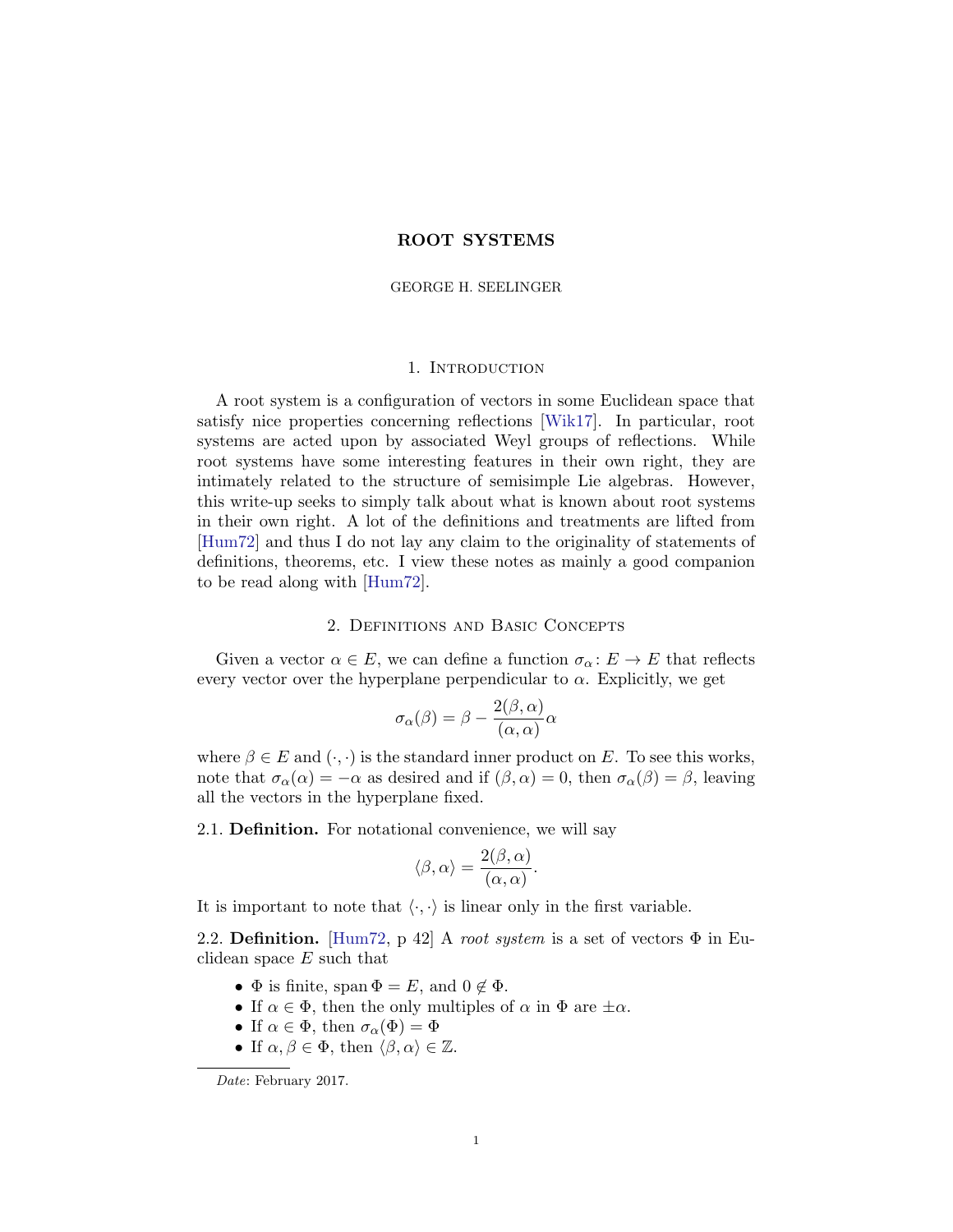2.3. Example. Consider the collection of vectors in  $\mathbb{R}^2$  of equal length with angle from the origin given in multiples of 60 degress. Such a collection is a root system, as can be easily checked.



FIGURE 1. Root system  $A_2$  from [\[Wik17\]](#page-24-0)

These hyperplane reflections form a "nice" action of the root system. Furthermore, they form a group, since the composition of two reflections is a reflection and each of these described reflections is their own inverse. Thus, we have the following definition.

2.4. **Definition.** The *Weyl group* of a root system is the collection of these reflections  $\sigma_{\alpha}$  with group operation as composition. Explicitly,

$$
\mathscr{W} = \langle \{ \sigma_\alpha \mid \forall \alpha \in \Phi \} \mid \{ \sigma_\alpha^2 = 1, \ \forall \alpha \in \Phi \} \rangle
$$

It is a straightfoward exercise to show the following fact

<span id="page-1-0"></span>2.5. Lemma. [\[Hum72,](#page-24-1) p 43] If  $\sigma \in GL(E)$  leaves  $\Phi$  invariant and  $\sigma_{\alpha} \in \mathscr{W}$ is a simple reflection, then

$$
\sigma \sigma_\alpha \sigma^{-1} = \sigma_{\sigma(\alpha)}
$$

and also

$$
\langle \sigma(\beta),\sigma(\alpha)\rangle=\langle \beta,\alpha\rangle
$$

2.6. Definition. We say a root system is *reducible* if there exists root systems  $\Phi_1, \Phi_2 \subseteq \Phi$  such that  $\Phi = \Phi_1 \sqcup \Phi_2$  such that  $\text{span}(\Phi) = \text{span}(\Phi_1) \oplus \Phi_2$ span( $\Phi_2$ ). Any root system that is not reducible is called *irreducible*.

In general, we restrict our attention to irreducible root systems, since they are the basic building blocks of root systems. Now, we also have a convenience of notation as follows

2.7. Definition. For  $\alpha \in \Phi$ , a root system, we say a *coroot*  $\alpha^{\vee}$  is given by

$$
\alpha^\vee=\frac{2\alpha}{(\alpha,\alpha)}
$$

It is worth noting that  $\Phi^{\vee}$  is also a root system with an associated Weyl group that is isomorphic to the Weyl group of Φ.

2.8. Definition. We define the *rank* of a root system  $\Phi$  to be the dimension of Euclidean space it spans.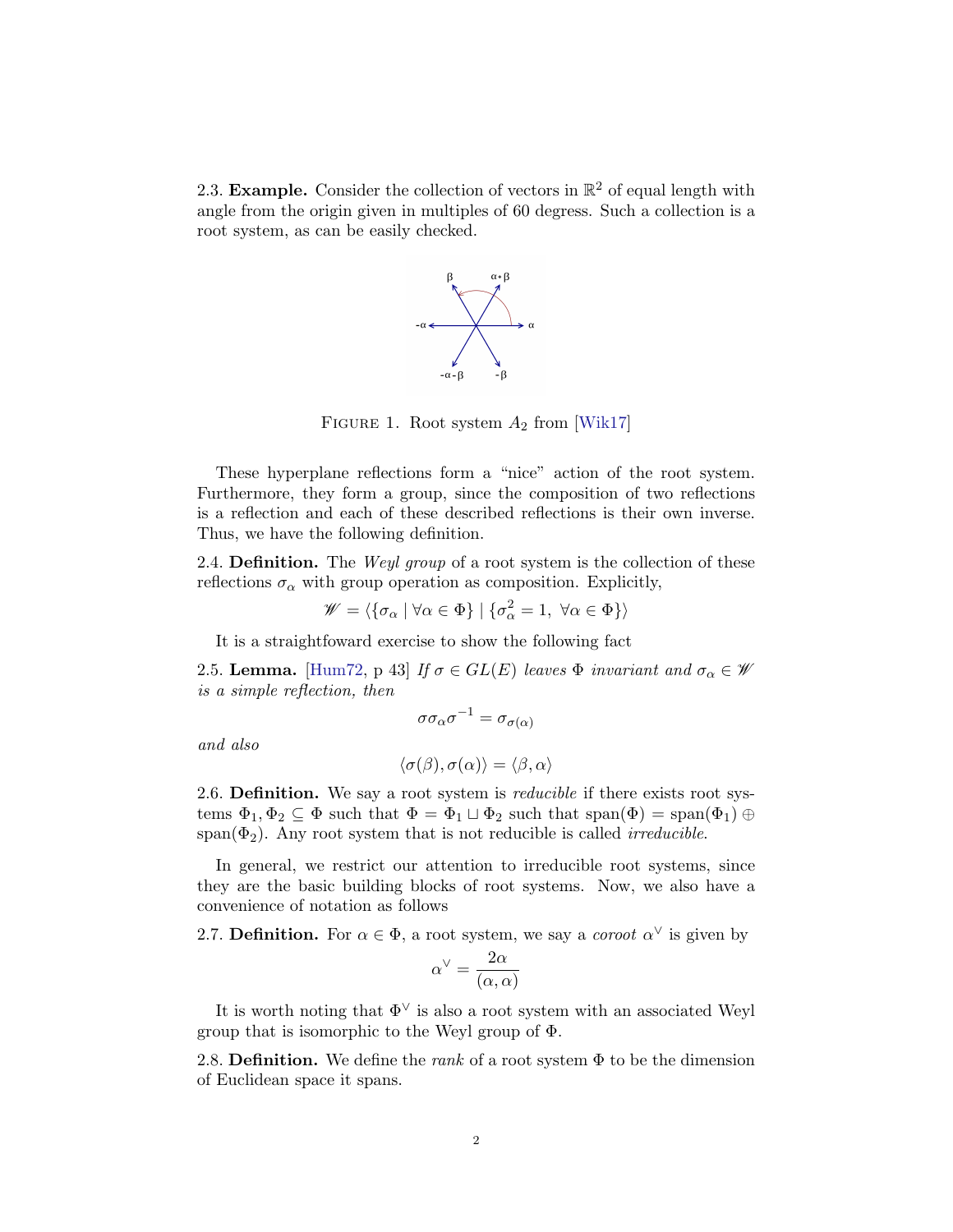The axioms for a root system are fairly restrictive, and so it is relatively easy to classify all the possible root systems that span  $\mathbb R$  and  $\mathbb R^2$ . Namely, since  $(\alpha, \beta) = ||\alpha|| ||\beta|| \cos \theta$ ,

$$
\langle \alpha, \beta \rangle \langle \beta, \alpha \rangle = 4 \cos^2 \theta \in \mathbb{Z}_{\geq 0}
$$

Thus, we have the following

<span id="page-2-0"></span>2.9. Lemma. Let  $\alpha, \beta \in \Phi$  with  $\beta \neq \pm \alpha$ , then

$$
\langle \alpha, \beta \rangle \langle \beta, \alpha \rangle \in \{0,1,2,3\}
$$

*Proof.* This follows immediately from  $\langle \alpha, \beta \rangle$  and  $\langle \beta, \alpha \rangle$  being integers and  $4\cos^2\theta \leq 4.$  $\theta \leq 4.$ 

Thus, roots can only ever have certain angles between them. To see this, examine Table 1 on page 45 of [\[Hum72\]](#page-24-1).

However, these restrictions lead us to a useful application for determining when sums and differences of roots are roots.

2.10. Lemma. [\[Hum72,](#page-24-1) p 45] Let  $\alpha, \beta \in \Phi$  be nonproportional roots.

- If  $(\alpha, \beta) > 0$ , then  $\alpha \beta \in \Phi$ .
- If  $(\alpha, \beta) < 0$ , then  $\alpha + \beta \in \Phi$ .

*Proof.* Note  $(\alpha, \beta) > 0 \Longleftrightarrow \langle \alpha, \beta \rangle > 0$ . By the table of values, the acuteness of the angle requires that either  $\langle \alpha, \beta \rangle$  or  $\langle \beta, \alpha \rangle$  is 1. Thus, by the axioms of the root system,  $\langle \alpha, \beta \rangle = 1 \Longrightarrow \sigma_{\beta}(\alpha) = \alpha - \beta \in \Phi$  or  $\langle \beta, \alpha \rangle = 1 \Longrightarrow$  $\beta - \alpha \in \Phi \Longrightarrow \alpha - \beta \in \Phi$ .

An application of this lemma is to justify the existence of unbroken "strings" of roots of the form  $\beta + n\alpha, n \in \mathbb{Z}, q \leq n \leq r$ . Write this in

2.11. Definition. [\[Hum72,](#page-24-1) p 47] Given  $\Delta \subseteq \Phi$ , we say that  $\Delta$  is a *simple* more formally system or base if

- $\Delta$  is a basis for span  $\Phi$
- Every  $\beta \in \Phi$  can be written as  $\beta = \sum k_{\alpha} \alpha$  with  $\alpha \in \Delta$  and all  $k_{\alpha} \in \mathbb{Z}_{\geq 0}$  or all  $k_{\alpha} \in \mathbb{Z}_{\leq 0}$ .

We note that  $\Delta$  need not be unique and so whenever any definition depends on  $\Delta$ , there is a choice being made that must be accounted for.

2.12. Definition. The *height* of  $\beta \in \Phi$  relative to  $\Delta$  is given by

$$
\mathrm{ht}(\beta) = \sum_{\alpha \in \Delta} k_{\alpha}
$$

where  $\beta = \sum_{\alpha \in \Delta} k_{\alpha} \alpha$ .

Using this notion of height, we can define positive roots relative to  $\Delta$  as those with  $k_{\alpha} \geq 0, \forall \alpha \in \Delta$  and a similar notion for negative roots. Note that this partitions  $\Phi = \Phi^+ \sqcup \Phi^-$ . We also note that we can define a partial order on the roots in  $\Phi$  with a fixed  $\Delta$ .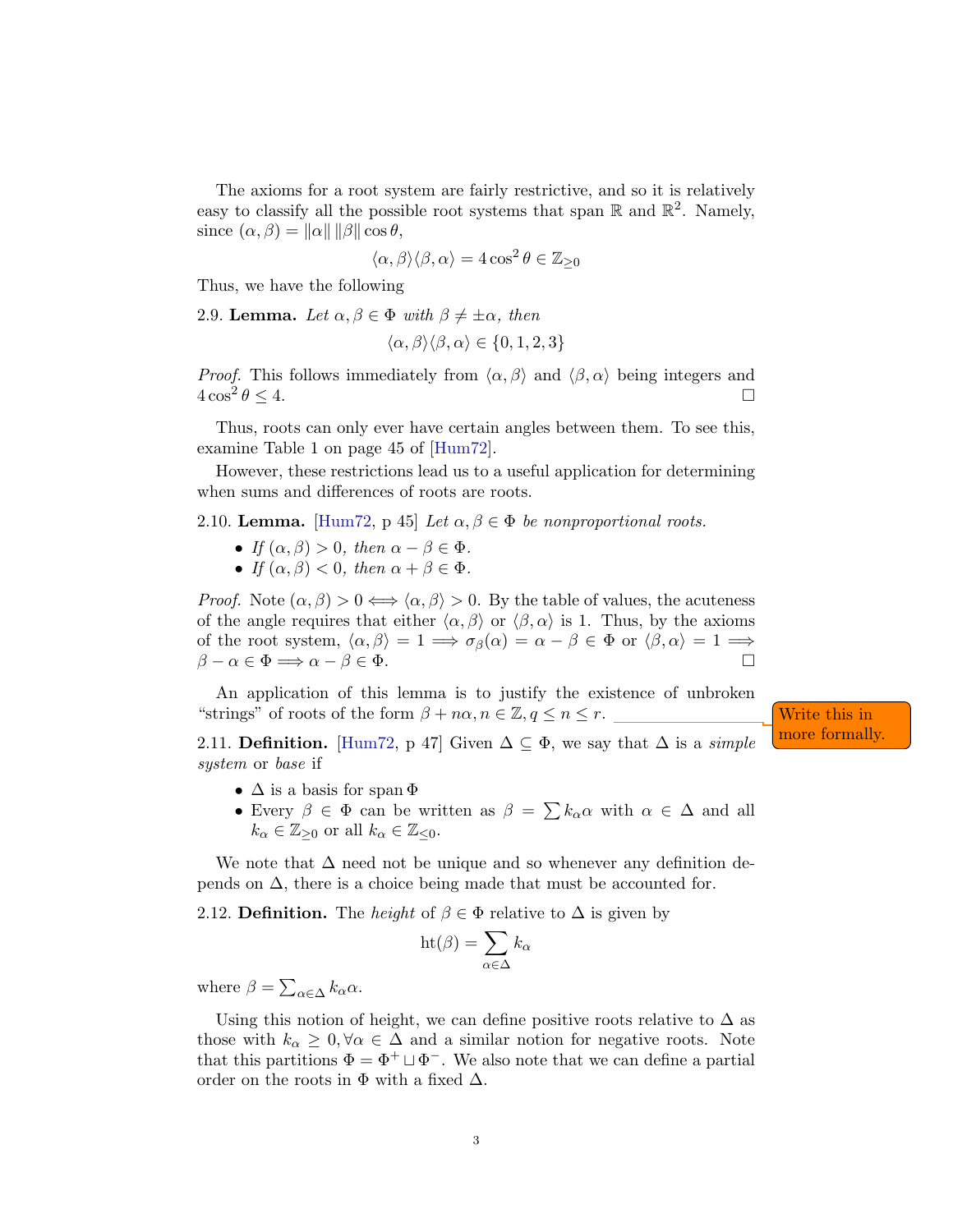<span id="page-3-2"></span>2.13. Definition. [\[Hum72,](#page-24-1) p 47] We say  $\mu \prec \lambda$  if and only if  $\lambda - \mu$  is a sum of positive roots (equivalently, of simple roots) or  $\lambda = \mu$ .

We note also the following relationship between simple roots.

<span id="page-3-0"></span>2.14. Lemma. [\[Hum72,](#page-24-1) p 47] If  $\Delta$  is a base of  $\Phi$ , then  $(\alpha, \beta) \leq 0$  for  $\alpha \neq \beta$ in  $\Delta$ , and  $\alpha - \beta$  is not a root.

*Proof.* For  $\alpha, \beta \in \Delta$ , let  $(\alpha, \beta) > 0$ . Then,  $\alpha - \beta \in \Phi$ , which violates the second axiom of a base.

In essence, this lemma gives us that the angle between two simple roots is obtuse.

<span id="page-3-3"></span>2.15. **Definition.** Let us define the *half sum of positive roots* as

$$
\rho:=\frac{1}{2}\sum_{\beta\succ 0}\beta.
$$

This vector (not necessarily a root) has some important properties, such as the following

2.16. Proposition. [\[Hum72,](#page-24-1) p 50]  $\sigma_{\alpha}(\rho) = \rho - \alpha$  for all  $\alpha \in \Delta$ .

Now, we wish to show the following existence theorem.

2.17. **Theorem.** Every root system has a base.

To do this, we will make use of the fact

2.18. Proposition. The union of finitely many hyperplanes cannot be all of  $\mathbb{R}^n$  for  $n \geq 2$ .

As a result of this proposition, we may choose a vector in our Euclidean space  $E$  which does not lie in any hyperplane perpendicular to a root.

2.19. **Definition.** We call a vector  $z \in E$  regular if  $z \in E \setminus \bigcup_{\alpha \in \Phi} P_{\alpha}$ , where  $P_{\alpha}$  is the hyperplane orthogonal to the root  $\alpha$ , and *singular* otherwise.

2.20. **Definition.** Given a vector  $z \in E$ , we define

$$
\Phi^+(z) := \{ \alpha \in \Phi \mid (z, \alpha) > 0 \}
$$

We also say  $\alpha \in \Phi^+(z)$  is *decomposable* if  $\alpha = \beta_1 + \beta_2$  for some  $\beta_i \in \Phi^+(z)$ . Otherwise, it is indecomposable.

2.21. Proposition. If  $z \in E$  is regular, then

$$
\Phi = \Phi^+(z) \cup \Phi^+(-z)
$$

Thus, following [\[Hum72\]](#page-24-1), we rewrite our theorem above in a more explicit manner.

<span id="page-3-1"></span>2.22. Theorem. Let  $z \in E$  be regular. Then, the set  $\Delta(z)$  of all indecomposable roots in  $\Phi^+(z)$  is a base of  $\Phi$  and every base of  $\Phi$  has the form  $\Delta(z')$ for some regular  $z' \in E$ .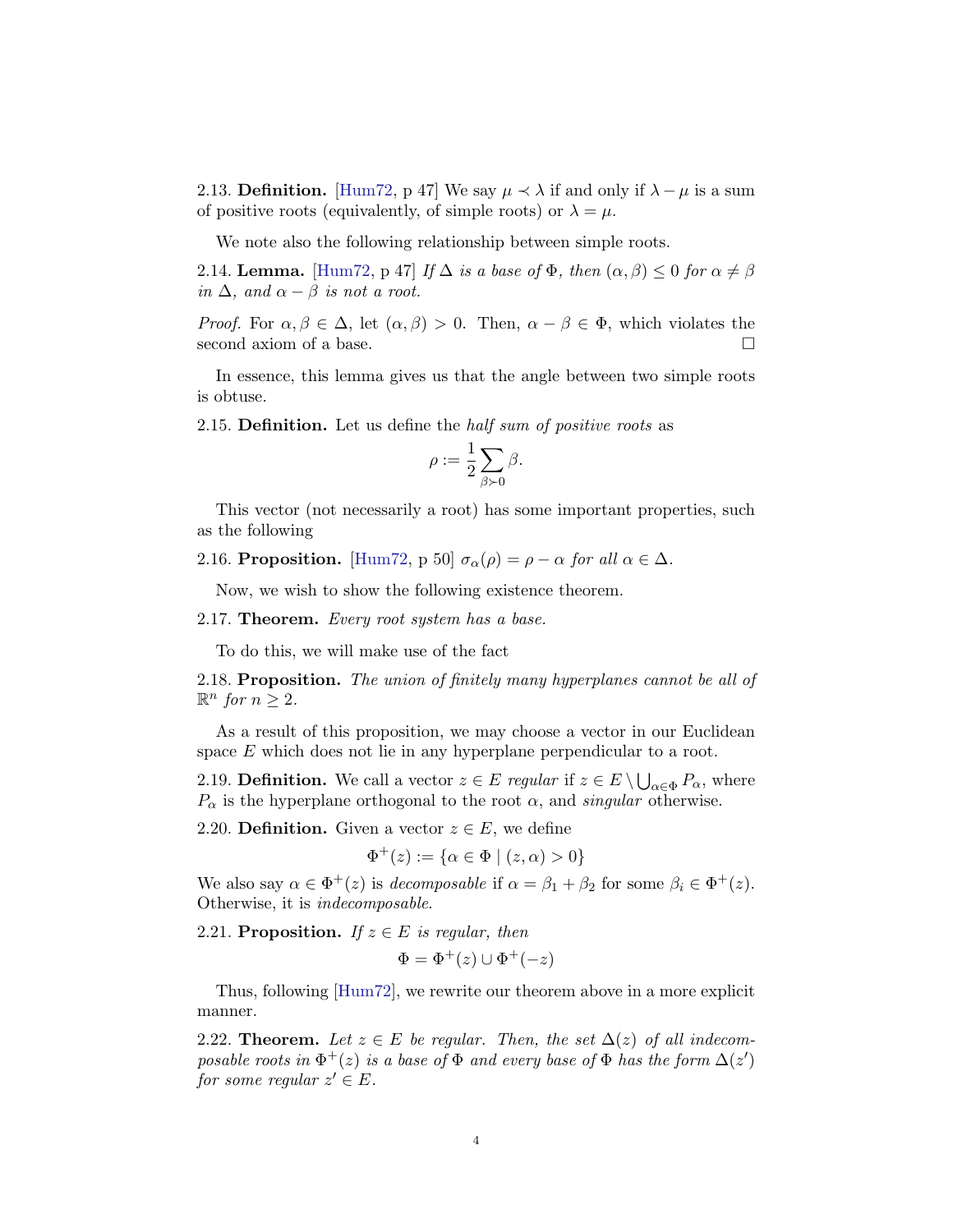*Proof.* Let dim  $E \ge 2$ , otherwise the theorem is immediate. Now,  $\beta \in \Phi \Longrightarrow$  $\beta \in \Phi^+(z)$  or  $-\beta \in \Phi^+(z)$  by the proposition above, so we need only show

$$
\beta = \sum_{\alpha \in \Delta^+(z)} k_{\alpha} \alpha, \ k_{\alpha} \in \mathbb{Z}_{\geq 0}
$$

Assume that is not the case. Then, we may pick a  $\beta \in \Phi^+(z)$  such that  $(z, \beta)$  is as small as possible. Since  $\beta \notin \Delta(z)$ , there is a  $\beta_1, \beta_2 \in \Phi^+(z)$  such that

$$
\beta = \beta_1 + \beta_2 \Longrightarrow (z, \beta) = (z, \beta_1) + (z, \beta_2) > 0
$$

but then either  $\beta_1$  or  $\beta_2$  is not a positive integral linear combination of elements in  $\Delta(z)$ , contradicting  $\beta_i \in \Phi^+(z)$ .

Now, we need only show the elements of  $\Delta(z)$  are linearly independent. By the lemma [2.14,](#page-3-0)  $(\alpha, \beta) \leq 0$  for  $\alpha, \beta \in \Delta(z)$  with  $\beta \neq \pm \alpha$ . Thus, for  $c_{\alpha} \in \mathbb{R},$ 

$$
\sum_{\alpha \in \Delta(z)} c_{\alpha} \alpha = 0 \Longrightarrow x := \sum_{\alpha | r_{\alpha} > 0} r_{\alpha} \alpha = \sum_{\beta | r_{\beta} < 0} (-r_{\beta}) \beta
$$

$$
\Longrightarrow (x, x) = \sum_{\substack{\alpha | r_{\alpha} > 0 \\ \beta | r_{\beta} < 0}} -r_{\alpha} r_{\beta}(\alpha, \beta) \le 0
$$

$$
\Longrightarrow x = 0
$$

$$
\Longrightarrow 0 = (x, z) = \sum_{\alpha | r_{\alpha} > 0} r_{\alpha} \cdot (\alpha, z)
$$

where  $(\alpha, z) > 0$  since  $\alpha \in \Phi^+(z)$  by definition, so it must be that all the  $r_{\alpha} = 0$  and similarly for all  $r_{\beta}$ , thus giving linear independence.

Thus,  $\Delta(z)$  is a base of  $\Phi = \Phi^+(z) \cup \Phi^+(-z)$  since  $\Delta(z)$  spans  $\Phi^+(z)$  and thus all of  $\Phi$ , and it meets the base axioms by above.

To show every base of  $\Phi$  has the form  $\Delta(z)$  for some regular  $z \in E$ , we start with a given base  $\Delta$  and pick a  $z \in E$  so that  $(z, \alpha) > 0$  for all  $\alpha \in$  $\Delta$ , which is possible since the intersection of the positive open half-spaces associated with any basis will be non-empty. Thus, z is regular,  $\Phi^+ \subseteq \Phi^+(z)$ , and  $\Phi^- \subseteq \Phi^+(-z)$ , so  $\Phi^+ = \Phi^+(z)$ . Since  $\Delta$  contains only indecomposable elements,  $\Delta \subseteq \Delta(z)$ , but  $|\Delta| = |\Delta(z)| = \ell \Longrightarrow \Delta = \Delta(z)$ .

2.23. Remark. In plain geometric language, the linear independence argument in the above proof shows that any set of vectors lying strictly on one side of a hyperplane in Euclidean space and forming pairwise obstuse angles must be linearly independent.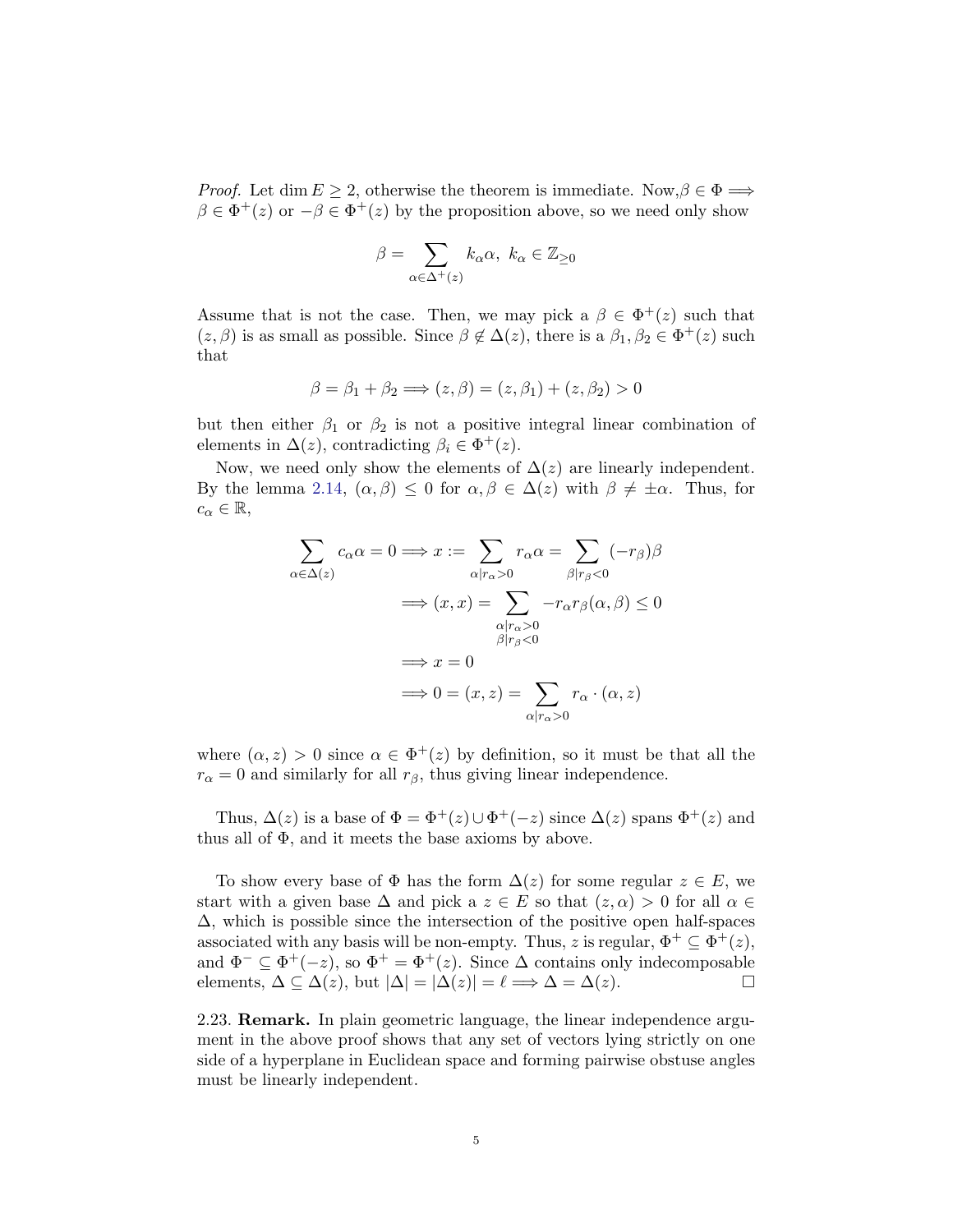

FIGURE 2. Classical irreducible root systems when  $n = 2$ from [\[Wik17\]](#page-24-0)

# 3. Standard Examples

<span id="page-5-0"></span>Above, we saw the root system  $A_2$ . Classically, some standard root systems are of types  $A_n, B_n, C_n$ , and  $D_n$ , all of rank n. Whe  $n = 2$ , each of these has simple system  $\Delta = {\alpha, \beta}$ , which is suggestively given by the labeling in the diagrams. Note that in  $B_2$ ,  $|\beta| = \sqrt{2|\alpha|}$  and in  $C_2$ ,  $|\alpha| = \sqrt{2|\beta|}$ . More formally, we define these systems for any  $n \in \mathbb{N}$ .

3.1. Definition. Let V be the subspace of  $\mathbb{R}^{n+1}$  for which the coordinates 3.1. **Definition.** Let *V* be the subspace of  $\mathbb{R}^{n+1}$  for which the coordinates sum to 0 and let  $\Phi$  be the set of vectors in *V* that have length  $\sqrt{2}$  and integer coordinates in  $\mathbb{R}^{n+1}$ . We call  $\Phi$  the  $A_n$  root system.

3.2. Definition. Let  $\Phi$  be all integers in  $\mathbb{R}^n$  having length 1 or  $\sqrt{2}$  and integer coordinates. We call  $\Phi$  the  $B_n$  root system.

3.3. **Definition.** Let  $\Phi$  be all vectors in  $\mathbb{R}^n$  having length  $\sqrt{2}$  and integer coordinates, as well as all vectors  $2v$  where v is vector having length 1 and integer coordinates. Then, we call  $\Phi$  the  $C_n$  root system.

3.4. Definition. Let  $\Phi$  be all vectors in  $\mathbb{R}^n$  having length  $\sqrt{2}$  and integer coordinates. We call  $\Phi$  the  $D_n$  root system.

It turns out that all these root systems are irreducible, but they are not the only ones. There are other so-called "exceptional" types, such as

3.5. Definition. The following configuration of roots in figure [3](#page-6-0) is called  $G_2$ .

3.6. **Remark.** Note that the short roots in  $G_2$  form the system  $A_2$ , and similarly for the long roots.

Using Dynkin diagrams, we will arrive at all the irreducible root systems. While it might take a little work to derive directly at this stage, the root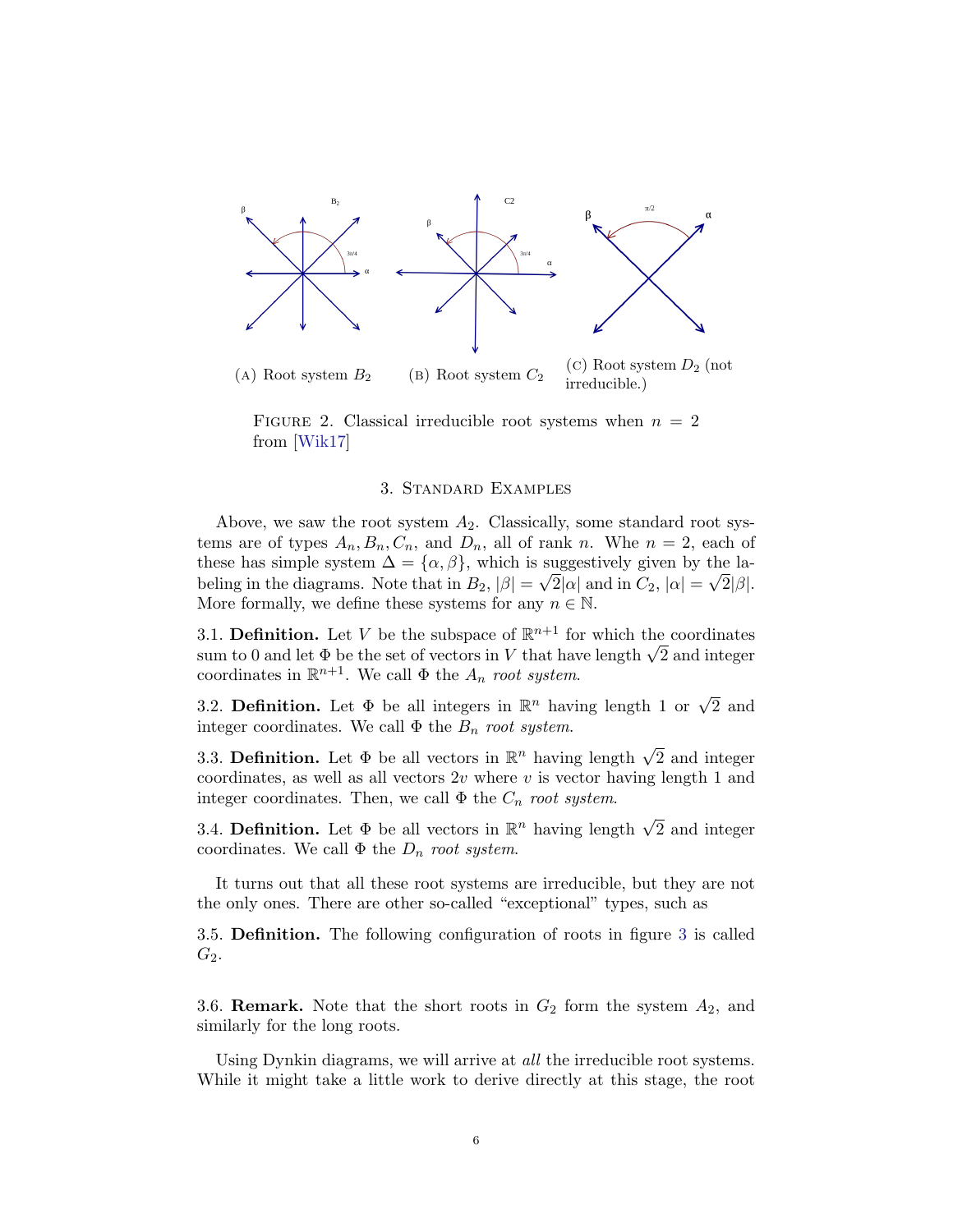<span id="page-6-0"></span>

FIGURE 3.  $G_2$  Root System from [\[Wik17\]](#page-24-0)

<span id="page-6-1"></span>

| $A_{n}$    | $S_{n+1}$                                  |
|------------|--------------------------------------------|
|            | $(\mathbb{Z}/2)^n \rtimes S_n$             |
| $\sqrt{n}$ | $\overline{(\mathbb{Z}/2)^n} \rtimes S_n$  |
| $D_n$      | $\sqrt{\mathbb{Z}/2)^{n-1}} \rtimes S_n$   |
| $G_2$      | $D_{12}$ , the Dihedral group of order 12. |

Table 1. Weyl Groups for Standard Irreducible Root Systems

systems have the following Weyl groups, presented in Table [1,](#page-6-1) which we will derive later.

# 4. Weyl Groups

Weyl groups have some interesting and useful properties as groups. Furthermore, an arbitrary Weyl group may have group actions on sets of "weights" (discussed later), not just root systems.

We start with a useful theorem for how Weyl groups interact with root systems and their bases

<span id="page-6-2"></span>4.1. **Theorem.** [\[Hum72,](#page-24-1) Thm 10.3] Let  $\Delta$  be a base of  $\Phi$ .

- (a) If  $z \in E$  is regular, then there exists  $\sigma \in \mathscr{W}$  such that  $(\sigma(z), \alpha) > 0$ for all  $\alpha \in \Delta$ .
- (b) If  $\Delta'$  is another base of  $\Phi$ , then  $\sigma(\Delta') = \Delta$  for some  $\sigma \in \mathscr{W}$ . In other words,  $\mathcal W$  acts transitively on bases.
- (c) If  $\alpha \in \Phi$ , there exists  $\sigma \in \mathscr{W}$  such that  $\sigma(\alpha) \in \Delta$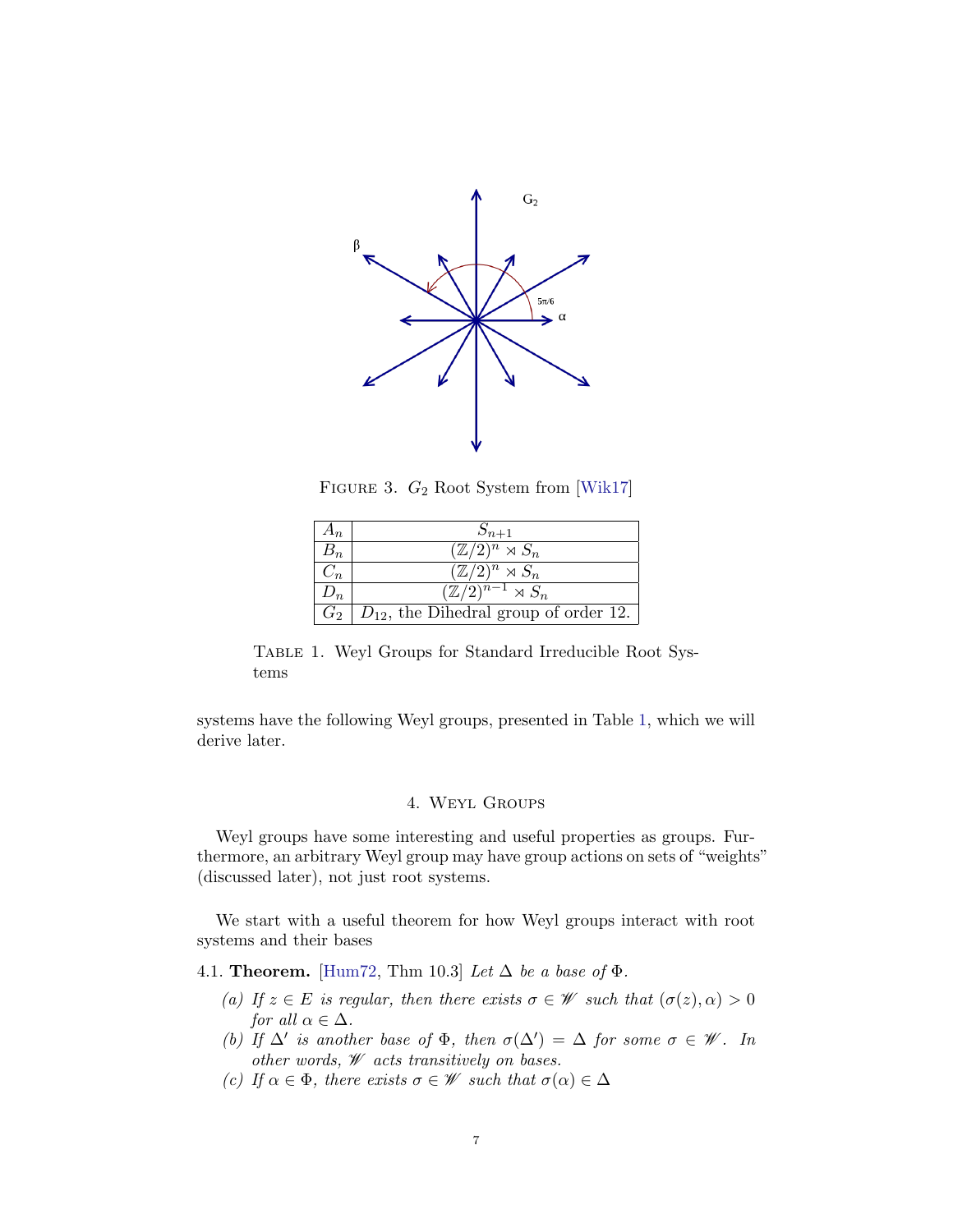- (d) W is generated by  $\{\sigma_{\alpha} \mid \alpha \in \Delta\}.$
- (e) If  $\sigma(\Delta) = \Delta$  for  $\sigma \in \mathscr{W}$ , then  $\sigma = 1$ , that is,  $\mathscr{W}$  acts simply transitively on bases.

*Proof.* Let  $\mathscr{W}' \leq \mathscr{W}$  be the subgroup generated by  $\{\sigma_{\alpha} \mid \alpha \in \Delta\}$ . For (a)–(c), we will show the result using  $\mathscr{W}'$ , then show  $\mathscr{W} = \mathscr{W}'$ 

We can define a length function on the elements of a Weyl group  $\mathcal W$  by  $\left\{\begin{array}{l}\text{this proof or just} \\text{cite it.}\end{array}\right\}$ writing all the elements of  $\mathscr W$  in reduced form. If  $w = \sigma_{\alpha_1} \cdots \sigma_{\alpha_n}$  with n minimal, then we say that  $\ell(w) = n$ . We can also characterize this as follows.

Actually write

4.2. Lemma. [\[Hum72,](#page-24-1) p 52] Let  $n(\sigma)$  be the number of positive roots for which  $\sigma(\alpha) \prec 0$ . Then, for all  $\sigma \in W$ , we have that  $\ell(\sigma) = n(\sigma)$ .

This length function has many results.

4.3. Proposition. Let  $\Phi$  be a root system. Then,

- (a) The number of  $\alpha \in \Phi^+$  for which  $w\alpha \prec 0$  is precisely  $\ell(w)$ . In particular, when  $\alpha \in \Delta$ , we have that  $\sigma_{\alpha}\beta \succ 0$  for all  $\beta \neq \alpha$  in  $\Phi^+$ . Moreover, w is uniquely determined by the set of  $\alpha > 0$  for which  $w\alpha \prec 0$ .
- (b) If  $w \in W$ , then  $\ell(w) = \ell(w^{-1})$ . Thus,  $\ell(w) = |\Phi^+ \cap w(\Phi^-)|$ .

4.1. Chevalley-Bruhat Ordering (Optional). Now, we can also define a partial order on  $\mathscr W$  called the "Chevalley-Bruhat Ordering" following the approach in [\[Hum08,](#page-24-2) p 5]. Let

$$
T:=\bigcup_{w\in\mathscr{W}} wSw^{-1}
$$

where S is the set of all simple reflections  $(s_{\alpha})$  in W. Then, T is the set of all reflections. Now, if  $w, w' \in W$ , then we can say  $w' \to w$  if  $w = tw'$  for some  $t \in T$  and  $\ell(w') < \ell(w)$ . We extend this relation to a partial ordering of W, saying  $w' < w$  if there is some sequence of relations  $w' = w_0 \to w_1 \to$  $\cdots \rightarrow w_n = w$  for some  $w_i \in \mathscr{W}$ . This partial order satisfies some useful properties.

4.4. Proposition. [\[Hum08,](#page-24-2) p 5] Let  $w, w' \in \mathscr{W}$ .

- (a)  $w' < w \Longrightarrow \ell(w') < \ell(w)$
- (b)  $w' \leq w$  if and only if  $w'$  occurs as a subexpression in one (hence any) reduced expression  $s_1 \cdots s_n$ ,  $s_i \in S$ , for w.
- (c) Adjacent elements in the Bruhat ordering differ in length by 1.
- (d) If  $w' < w$  and  $s \in S$ , then  $w's \leq w$  or  $w's \leq ws$  (or both).
- (e) If  $\ell(w_1) + 2 = \ell(w_2)$ , the number of elements  $w \in \mathscr{W}$  satisfying  $w_1 < w < w_2$  is 0 or 2.

4.5. **Remark.** When  $\mathscr{W} = S_n$ , then the Chevalley-Bruhat order is the weak order on permutations.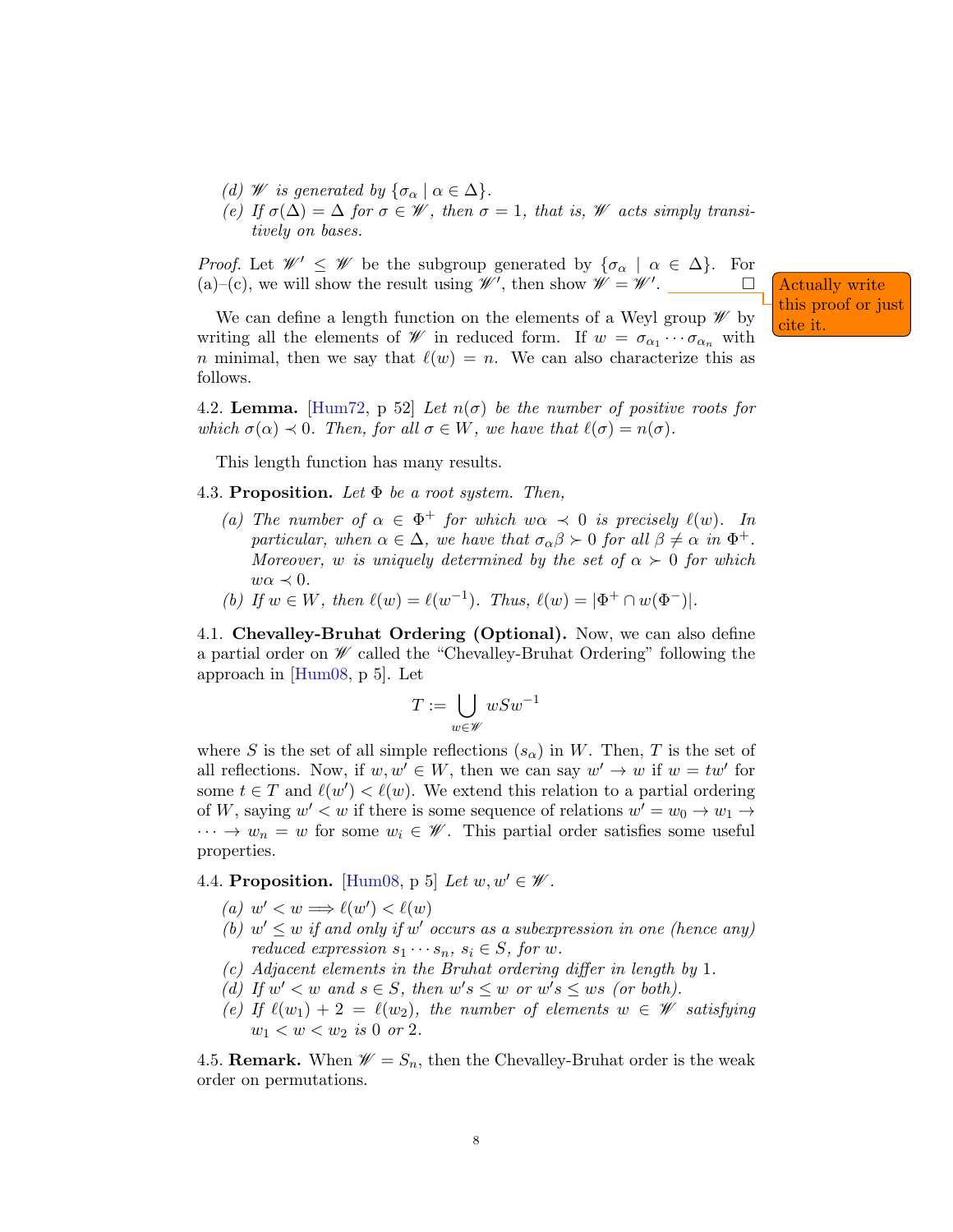# 5. Cartan Matrices

If we fix an ordering of our simple roots, we can encode the relationships between our simple roots using a matrix.

5.1. **Definition.** [\[Hum72,](#page-24-1) p 55] Given a root system  $\Phi$  and an ordered set of simple roots,  $(\alpha_1, \ldots, \alpha_n)$ , we can construct a matrix  $M = (\langle \alpha_i, \alpha_j \rangle)_{i,j}$ . Such a matrix is called a *Cartan matrix* of  $\Phi$  and it entries are called *Cartan* integers.

Cartan matrices are useful because they reveal some structure about root systems that may not be apparent from the original definition. Furthermore, Cartan matrices are actually unique up to ordering of the simple roots and the Cartan integers allow us to reconstruct  $\Phi$ . Note, too, that all the diagonal entries must necessarily be 2's, since  $\langle \alpha, \alpha \rangle = \frac{2(\alpha, \alpha)}{(\alpha, \alpha)} = 2$ .

5.2. **Example.** For  $A_2$  with simple system  $\Delta = {\alpha, \beta}$ , we compute that  $\langle \alpha, \beta \rangle = \frac{2|\alpha||\beta|\cos(\frac{2\pi}{3})}{|\alpha|^2}$  $\frac{\sqrt{\cos(\frac{\pi}{3})}}{|\alpha|^2} = -1$ . We get the same result for  $\langle \beta, \alpha \rangle$  since  $\cos(\theta)$ is an even function and  $|\alpha| = |\beta|$ . Thus, we get our Cartan matrix as

$$
\left(\begin{array}{cc}2 & -1\\-1 & 2\end{array}\right)
$$

5.3. **Example.** For  $B_2$  with simple system  $\Delta = {\alpha, \beta}$ , we compute that

$$
\langle \alpha, \beta \rangle = \frac{2 |\alpha| |\beta| \cos(\frac{3\pi}{4})}{|\alpha|^2} = 2\sqrt{2} \cos(\frac{3\pi}{4}) = -2
$$

We also compute that

$$
\langle \beta, \alpha \rangle = \frac{2|\beta||\alpha|\cos(-\frac{3\pi}{4})}{|\beta|^2} = \frac{2(-\frac{\sqrt{2}}{2})}{\sqrt{2}} = -1
$$

and so we get our Cartan matrix as

$$
\left(\begin{array}{cc}2 & -2\\-1 & 2\end{array}\right)
$$

5.4. **Example.** Similar computations for  $C_2$  reveal that the Cartan matrix is given by

$$
\left(\begin{array}{cc}2 & -1\\-2 & 2\end{array}\right)
$$

From these examples, we can see some important common facts about the structure of Cartan matrices.

5.5. Proposition. Given a Cartan matrix A of a root system  $\Phi$ , we see it has the following properties.

(a)  $A_{i,i} = 2$  for all i. (b)  $A_{i,j} \in \{0, -1, -2, -3\}$  if  $i \neq j$ . (c) If  $A_{i,j} = -2$  or  $-3$ , then  $A_{j,i} = -1$ .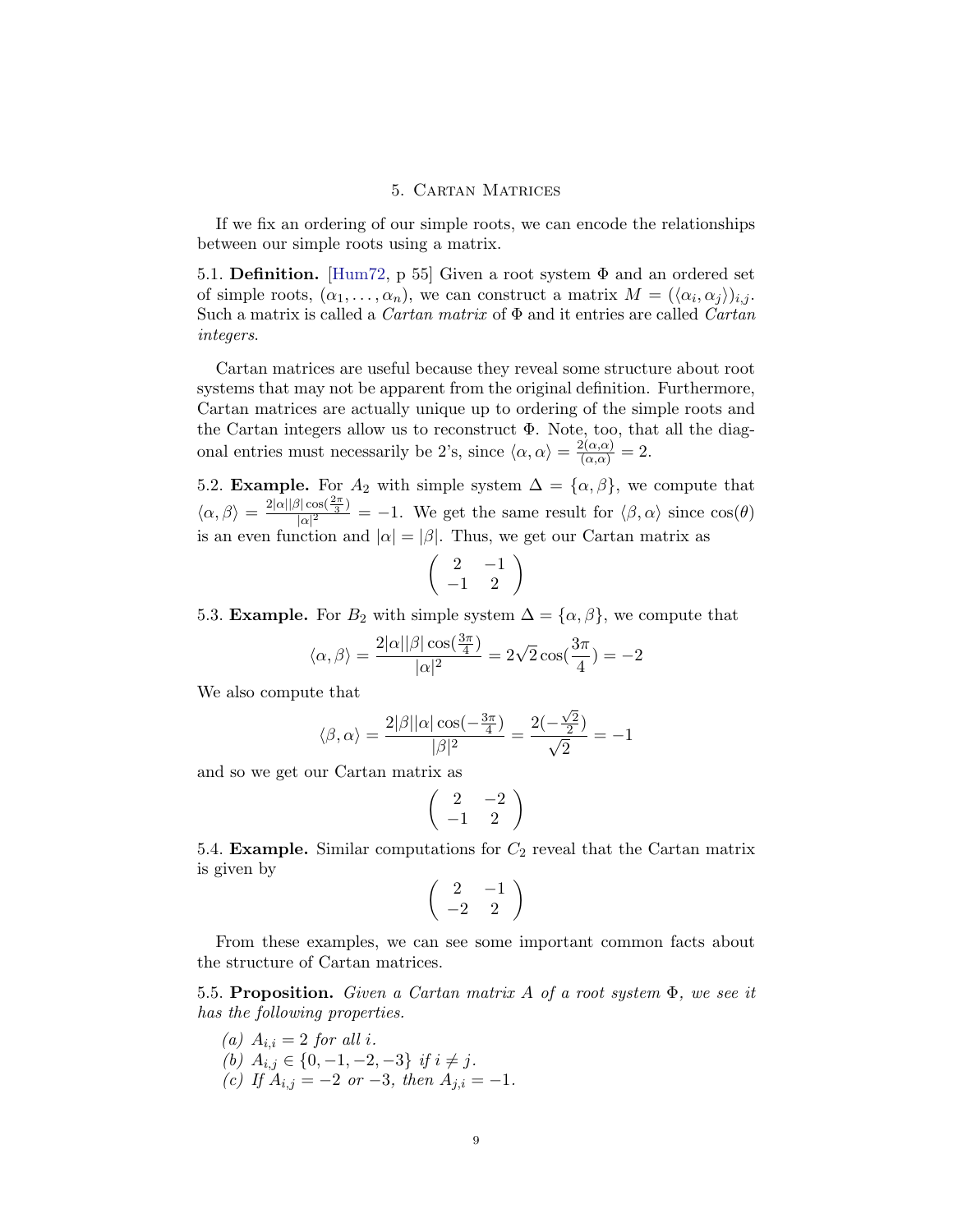(d)  $A_{i,j} = 0 \Longleftrightarrow A_{j,i} = 0.$ 

*Proof.* (a) follows since  $\langle \alpha_i, \alpha_i \rangle = 2 \frac{\langle \alpha_i, \alpha_i \rangle}{\langle \alpha_i, \alpha_i \rangle} = 2$ . (b) and (c) follow immedi-ately from lemma [2.9](#page-2-0) and the fact that any two distinct roots in  $\Delta$  form an obtuse angle. Finally, (d) follows since  $\langle \alpha_i, \alpha_j \rangle = 0$  tells us that  $\alpha_i$  and  $\alpha_j$ are orthogonal, and thus the product in the other order will be 0 as well.  $\Box$ 

Now, we prove the important proposition

5.6. Proposition. [\[Hum72,](#page-24-1) Prop 11.1] Let  $\Phi \subseteq E$  and  $\Phi' \subseteq E'$  be root systems with bases  $\Delta = {\alpha_1, ..., \alpha_\ell}$  and  $\Delta' = {\alpha'_1, ..., \alpha'_\ell}$  respectively. If  $\langle \alpha_i, \alpha_j \rangle = \langle \alpha'_i, \alpha'_j \rangle$  for  $1 \leq i, j \leq \ell$ , then

- The bijection  $\alpha_i \mapsto \alpha'_i$  extends (uniquely) to an isomorphism  $\phi: E \to$  $E',$
- $\phi$  maps  $\Phi$  onto  $\Phi'$ ,
- and  $\langle \phi(\alpha), \phi(\beta) \rangle = \langle \alpha, \beta \rangle$  for all  $\alpha, \beta \in \Phi$ .

Therefore, the Cartan matrix of  $\Phi$  determines  $\Phi$  up to isomorphism

*Proof.* Since  $\Delta$  and  $\Delta'$  are bases of  $E, E'$ , there is a unique vector space isomorphism  $\phi: E \to E'$  sending  $\alpha_i$  to  $\alpha'_i$ . If  $\alpha, \beta \in \Delta$ , then

$$
\sigma_{\phi(\alpha)}(\phi(\beta)) = \sigma_{\alpha'}(\beta')
$$
  
\n
$$
= \beta' - \langle \beta', \alpha' \rangle \alpha'
$$
  
\n
$$
= \phi(\beta) - \langle \beta, \alpha \rangle \phi(\alpha)
$$
 by hypothesis  $\langle \alpha_i, \alpha_j \rangle = \langle \alpha'_i, \alpha'_j \rangle$   
\n
$$
= \phi(\beta - \langle \beta, \alpha \rangle \alpha)
$$
  
\n
$$
= \phi(\sigma_{\alpha}(\beta))
$$

that is to say, the following diagram commutes for any  $\alpha \in \Delta$ 

$$
E \xrightarrow{\phi} E'
$$
  
\n
$$
\downarrow{\sigma_{\alpha}} \qquad \downarrow{\sigma_{\phi(\alpha)}}
$$
  
\n
$$
E \xrightarrow{\phi} E'
$$

Now, since  $\mathscr{W}, \mathscr{W}'$  are generated by simple reflections,

$$
\sigma\mapsto \phi\circ\sigma\circ\phi^{-1}
$$

is an isomorphism between *W* and *W'* that sends  $\sigma_{\alpha} \mapsto \sigma_{\phi(\alpha)}$  for  $\alpha \in \Delta$ . Furthermore, any  $\beta \in \Phi$  is conjugate under  $\mathscr W$  to a simple root, that is, there exists  $\alpha \in \Delta$  such that  $\beta = \sigma(\alpha)$ . Thus,

$$
\phi(\beta) = \underbrace{(\phi \circ \sigma \circ \phi^{-1})(\phi(\alpha))}_{\in \mathscr{W}'} \Longrightarrow \phi(\beta) \in \Phi'
$$

Thus,  $\phi(\Phi) \subseteq \Phi' \implies \phi(\Phi) = \Phi'$ . Finally, since  $\mathscr{W}, \mathscr{W}'$  are generated by reflections of simple roots, we have a canonical isomorphism between  $\mathscr W$ and  $\mathscr{W}'$ , say  $\phi_*$ . Thus, since any root can be obtained from a simple root by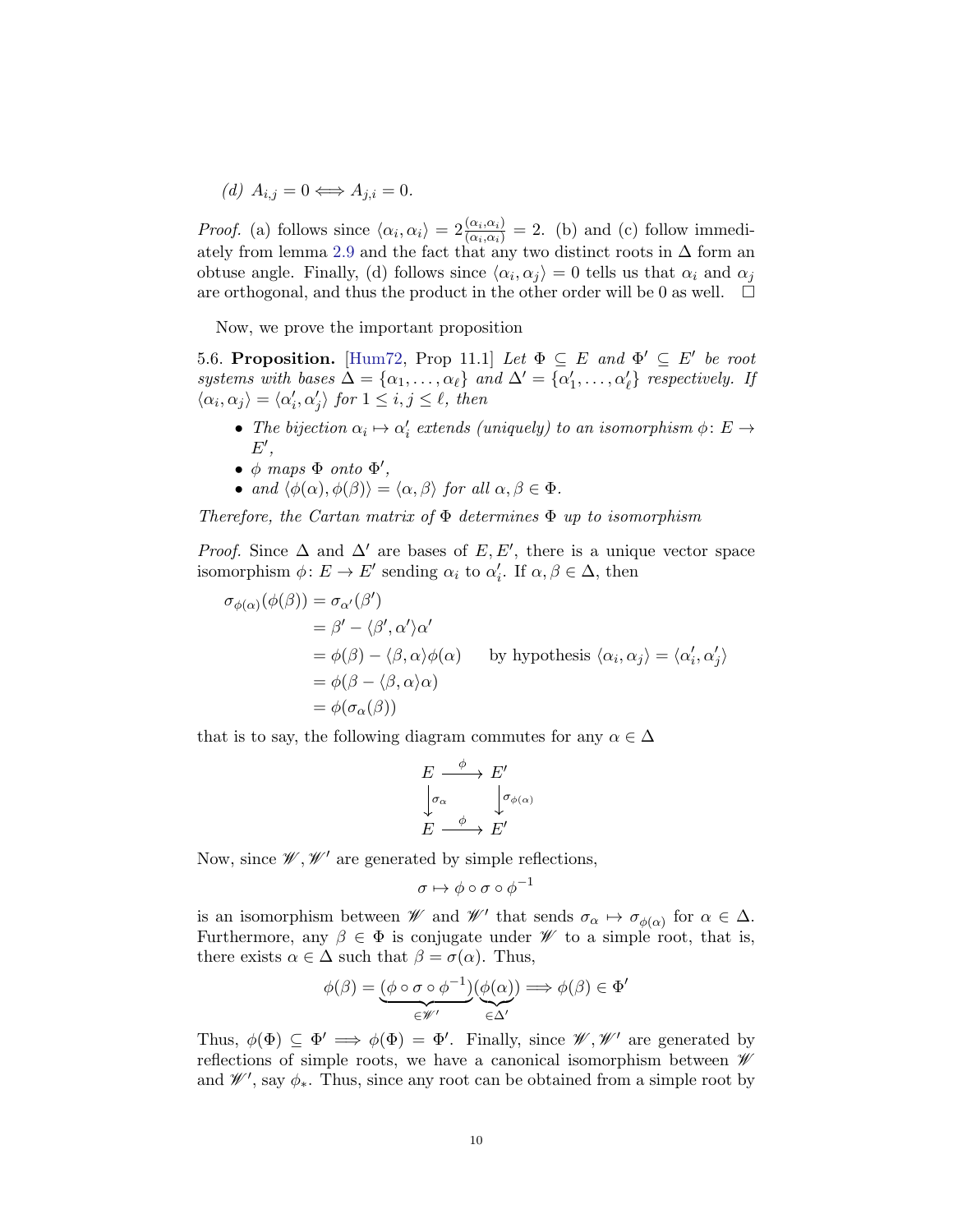applying an element of the Weyl group, it must be that all Cartan integers are preserved under the isomorphism.

We now conclude by computing Cartan matrices for various classes of root systems we discussed earlier.

5.7. **Example.** Consider the root system  $A_n$ . All vectors are the same length and any choice of simple system  $\Delta$  will require an angle of  $\frac{2\pi}{3}$  with some other simple vector. Thus, up to reordering of simple roots, we get the following



where everything not filled in represents the appropriate number of 0's. These computations are completely analogous for the  $A_2$  example worked out above.

For  $B_n$ , the situation is slightly different because our simple system  $\Delta$ must have at least one short root and at least one long root. We will take the simple system  $\Delta = \{e_i - e_{i+1} \mid 1 \leq i \leq n-1\} \cup \{e_n\}$ . Then, by direct computation, the angle between  $e_i - e_{i+1}$  and  $e_{i+1} - e_{i+2}$  is  $\frac{2\pi}{3}$ , and so

$$
\langle e_i - e_{i+1}, e_{i+1} - e_{i+2} \rangle = -1
$$

just like in the  $A_n$  case. However,  $e_{n-1} - e_n$  forms an angle of  $\frac{3\pi}{4}$  with  $e_n$ , thus getting

$$
\langle e_{n-1} - e_n, e_n \rangle = 2 \frac{\sqrt{2} \cos \frac{3\pi}{4}}{1} = 2\sqrt{2} \cdot -\frac{\sqrt{2}}{2} = -2
$$

and thus  $\langle e_n, e_{n-1} - e_n \rangle = -1$  and we arrive at the Cartan matrix

$$
B_n: \begin{pmatrix} 2 & -1 & & & \\ & -1 & & & & \\ & & -1 & & & \\ & & -1 & & 2 & -2 \\ & & & & -1 & & 2 \end{pmatrix} = \begin{pmatrix} A_{n-2} & -E_{n-2,1} \\ -E_{1,n-2} & B_2 \end{pmatrix}
$$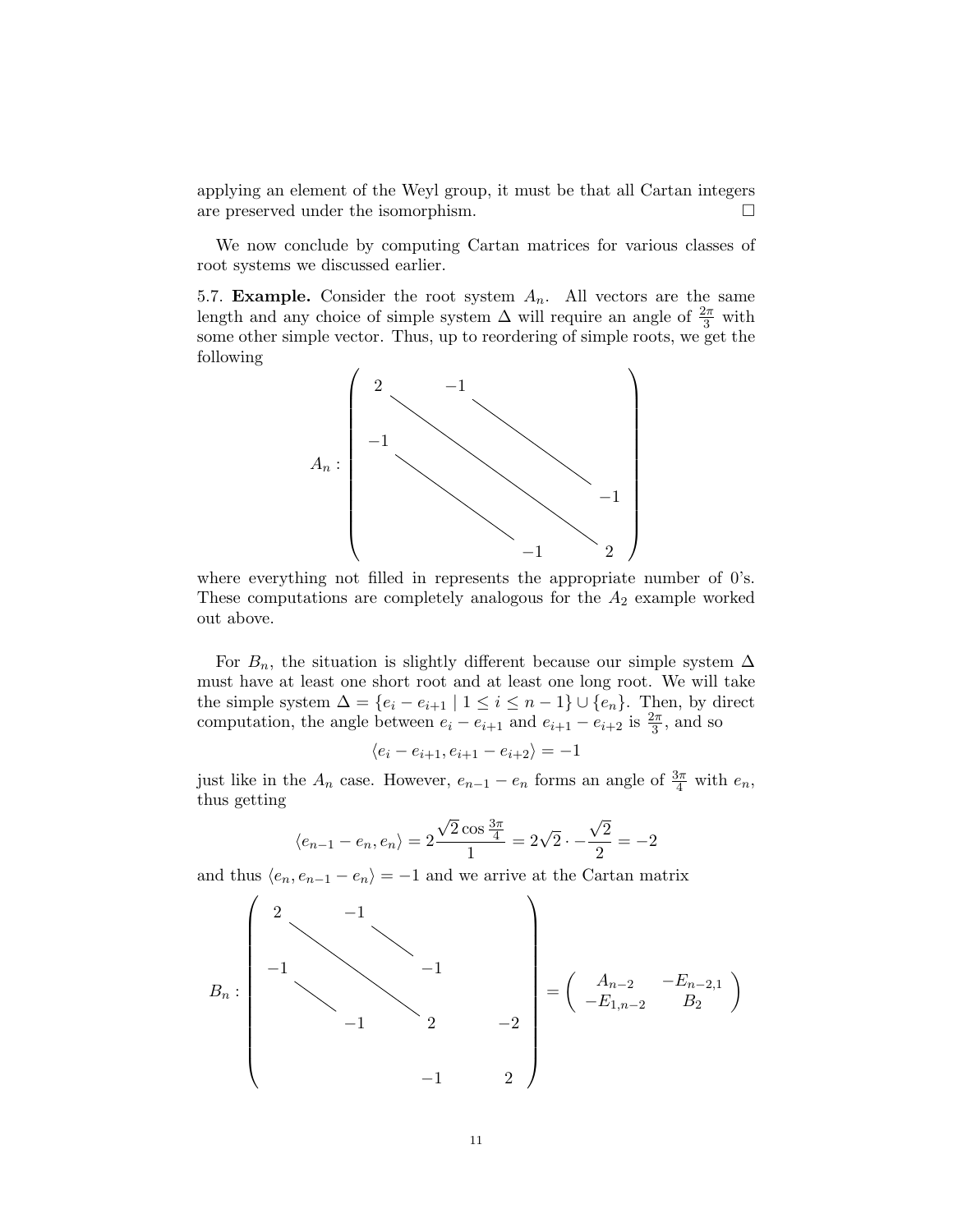The  $C_n$  situation is symmetric with the choice  $\Delta = \{e_i - e_{i+1} \mid 1 \leq i \leq n\}$  $n-1\} \cup \{2e_n\}$ , giving us

$$
C_n: \left( \begin{array}{cc} A_{n-2} & -E_{n-2,1} \\ -E_{1,n-2} & C_2 \end{array} \right)
$$

For  $D_n$ , we make the choice  $\Delta = \{e_i - e_{i+1} \mid 1 \leq i \leq n-1\} \cup \{e_{n-1} + e_n\}.$ As above, the first  $n-3$  roots will behave like the A case, but we compute the following

$$
\langle e_{n-2} - e_{n-1}, e_{n-1} + e_n \rangle = 2 \cdot - \frac{1}{\sqrt{2} \cdot \sqrt{2}} = -1
$$
  

$$
\langle e_{n-1} + e_n, e_{n-2} - e_{n-1} \rangle = 2 \cdot - \frac{1}{\sqrt{2} \cdot \sqrt{2}} = -1
$$
  

$$
\langle e_{n-1} - e_n, e_{n-1} + e_n \rangle = 0
$$

Thus, our Cartan matrix has the form



### 6. Dynkin Diagrams

In general, it can be hard to determine the Weyl group of a root system by inspection. Instead, we can encode the root system using the Cartan matrix as a Dynkin diagram to reveal symmetries of roots. We let every simple root  $\alpha_i$  have a vertex and connect each vertex by  $\langle \alpha_i, \alpha_j \rangle \cdot \langle \alpha_j, \alpha_i \rangle$ edges. Note that the axioms on root systems limit the result of this product to  $0, 1, 2, 3$ . This gives us a *Coxeter graph*.

6.1. **Example.** Consider the root systems  $A_1 \times A_1$ ,  $A_2$ ,  $B_2$ , and  $G_2$ . Then we have the following Coxeter graphs:

$$
\begin{array}{ccc}\nA_1 \times A_1 & \circ & \circ \\
A_2 & \circ & \circ \\
B_2 & \circ & \circ \\
G_2 & \circ & \circ\n\end{array}
$$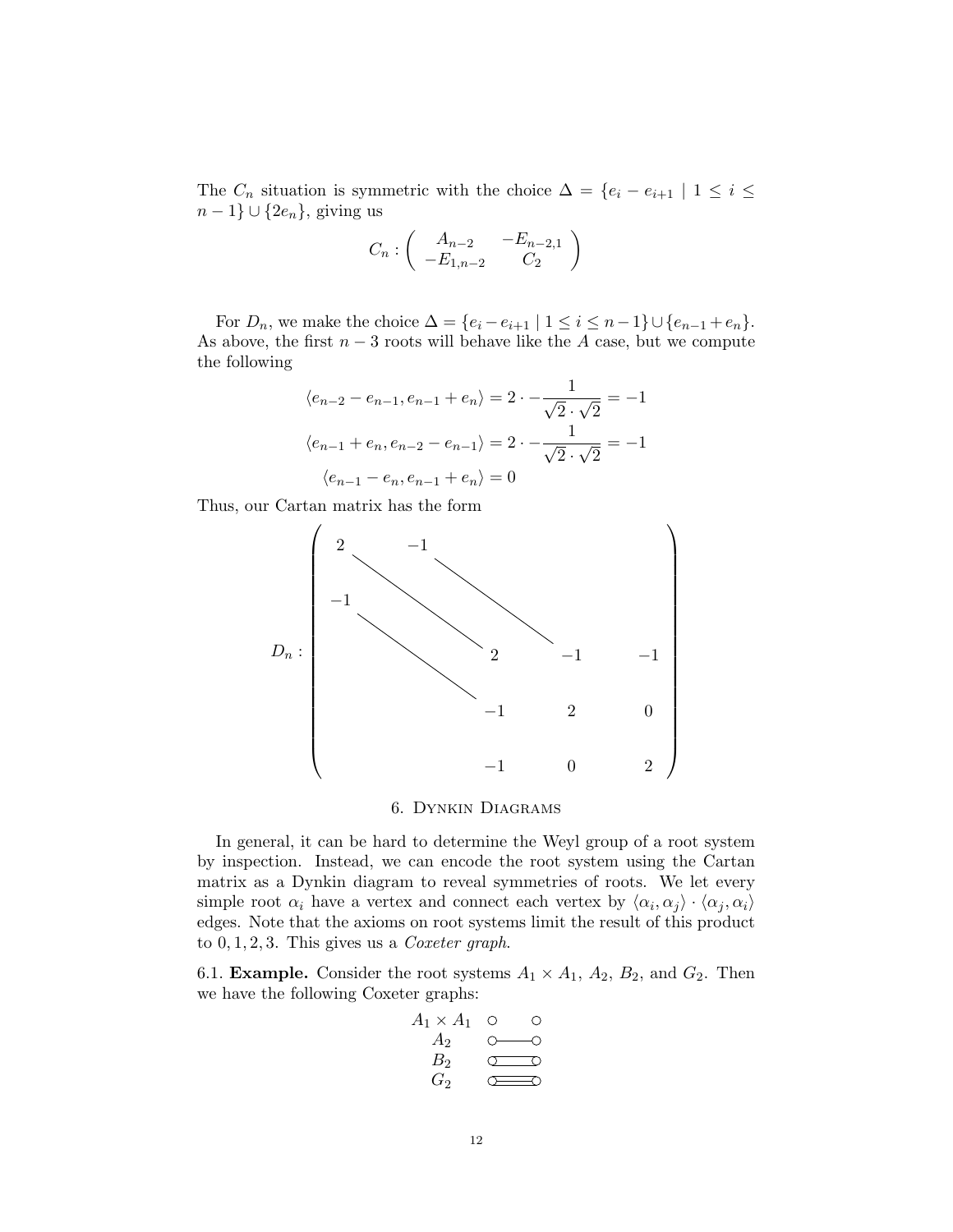For  $A_1 \times A_1$ , we note that any two simple roots must be orthogonal, since the two  $A_1$ 's form a 90 degree angle. Thus, if  $\Delta = {\alpha, \beta}$ , then  $\langle \alpha, \beta \rangle = 0$ and  $\langle \beta, \alpha \rangle = 0$ . So, there is no edge connecting the two vertices.

In contrast, consider  $A_2$ . Taking  $\Delta = {\alpha, \beta}$  as denoted where  $A_2$  was defined, we check

$$
\langle \alpha, \beta \rangle = 2(\alpha, \beta) = 2 \cos \frac{2\pi}{3} = -1 = 2 \cos(\frac{2\pi}{3}) = 2(\beta, \alpha) = \langle \beta, \alpha \rangle
$$

and thus  $\langle \alpha, \beta \rangle \langle \beta, \alpha \rangle = 1$ .

Next, consider  $B_2$  taking  $\Delta = {\alpha, \beta}$  as denoted where  $B_2$  was defined. We check √

$$
\langle \alpha, \beta \rangle = 2 \frac{(\alpha, \beta)}{(\beta, \beta)} = 2 \frac{|\alpha|\sqrt{2}|\alpha| \cos \frac{3\pi}{4}}{2|\alpha|^2} = \sqrt{2} \cos \frac{3\pi}{4} = -1
$$
  

$$
\langle \beta, \alpha \rangle = 2\sqrt{2} \cos \frac{3\pi}{4} = -2
$$

Thus,  $\langle \alpha, \beta \rangle \langle \beta, \alpha \rangle = 2$ .

However, two different root systems can have the same Coxeter graph. Luckily, with a slight fix, we can use diagrams such as these to distinguish different root systems.

6.2. Definition. We define the *Dynkin diagram* of a root system  $\Phi$  to be the Coxeter graph with directed edges such that, given double or triple edges between two roots, the edges will point away from the longer root and towards the shorter root.

We then have the following theorem.

6.3. **Theorem.** Up to ordering of simple roots, every Cartan matrix has a unique Dynkin diagram and vice versa.

*Proof.* □ Add proof or

6.4. Theorem.  $\Phi$  is irreducible if and only if its Coxeter graph is connected.  $\frac{u}{m \cdot n}$ 

6.5. Corollary. A root system  $\Phi$  in Euclidean space E decomposes (uniquely) as the union of irreducible root systems  $\Phi_i$  (in subspaces  $E_i \subseteq E$ ) such that  $E = E_1 \oplus E_2 \oplus \cdots \oplus E_k.$ 

# 7. Irreducible Root Systems

Now that we have a structure theorem for root systems, we wish to arrive at a classification of irreducible root systems. To do this, one first figures out all the possible connected Coxeter graphs using elementary geometry/graph theory. We will only summarise here.

delete environ-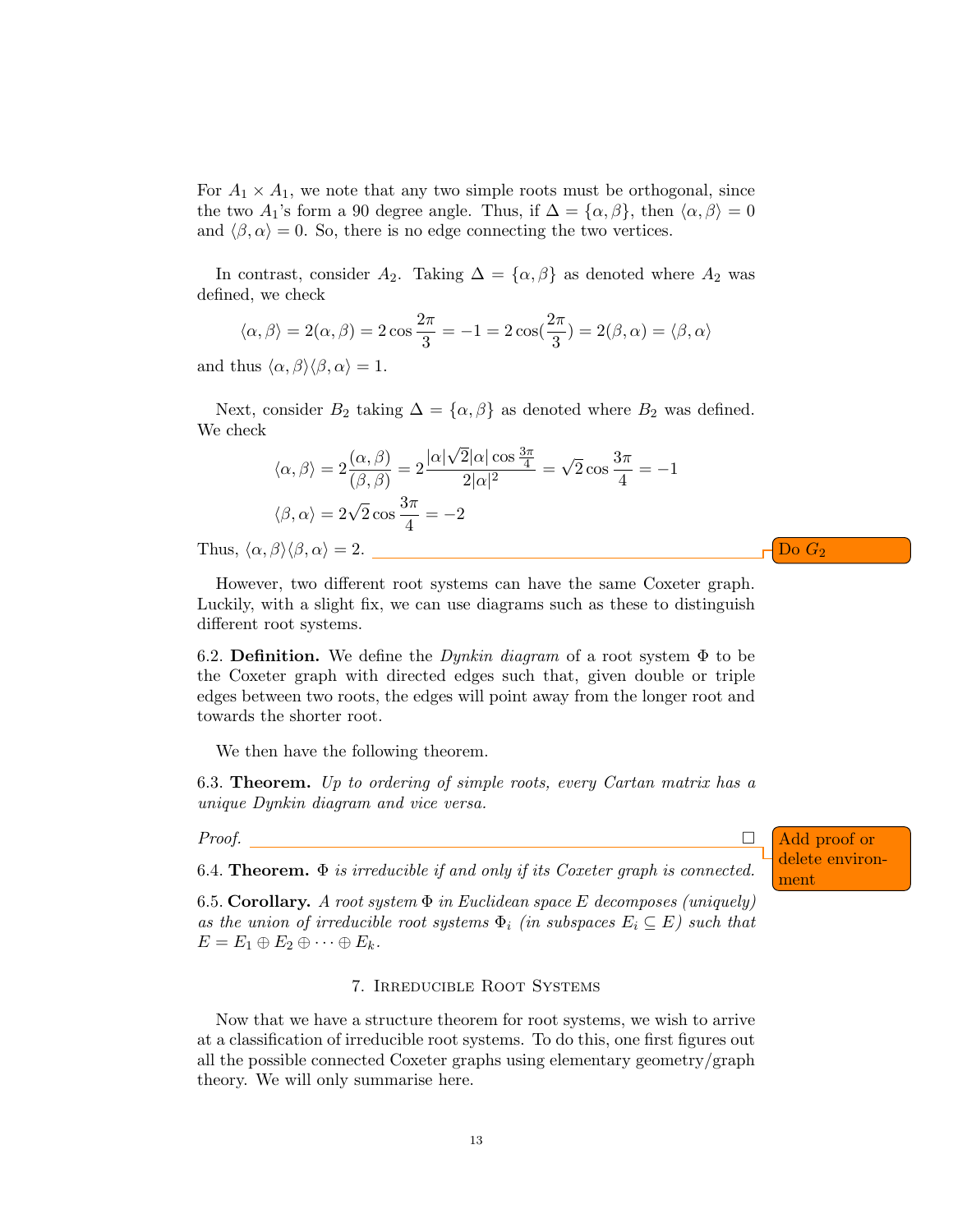7.1. **Theorem.** If  $\Phi$  is an irreducible root system of rank  $\ell$ , its Dynkin diagram is one of the following with  $\ell$  vertices:



where the restrictions on  $\ell$  are to avoid duplication of diagrams.

Proof. See [\[Hum72,](#page-24-1) pp 58–63] for a full proof. In summary, we rely on the concept of an *admissible configuration* in  $\mathbb{R}^n$ , namely, a collection of unit vectors in an open half-space such that any two vectors form an angle of  $\overline{\pi}$  $\frac{\pi}{2}, \frac{2\pi}{3}$  $\frac{2\pi}{3}, \frac{3\pi}{4}$  $\frac{3\pi}{4}$ , or  $\frac{5\pi}{6}$ .

7.2. Lemma. If  $v_1, \ldots, v_n$  form an admissible onfiguration, then they are linearly independent.

7.3. Lemma. The Coxeter graph of an admissible configuration is acyclic, ignoring multiplicity of edgegs.

7.4. Lemma. Any vertex in the Coxeter graph has degree at most 3, counting multiplicity.

7.5. Lemma. If  $v_1, \ldots, v_n$  form an admissible configuration with  $v_i, v_j$  connected by a single edge, then the configuration formed by removing  $v_i$  and  $v_j$  and replacing them with a single vector  $v_i + v_j$ , corresponding to deleting the two nodes and replacing them with one in the Coxeter diagram, forms another admissible configuration.

7.6. Lemma. A Coxeter graph of an admissible configuration cannot contain any of the following subgraphs:

> · · ·  $\sigma$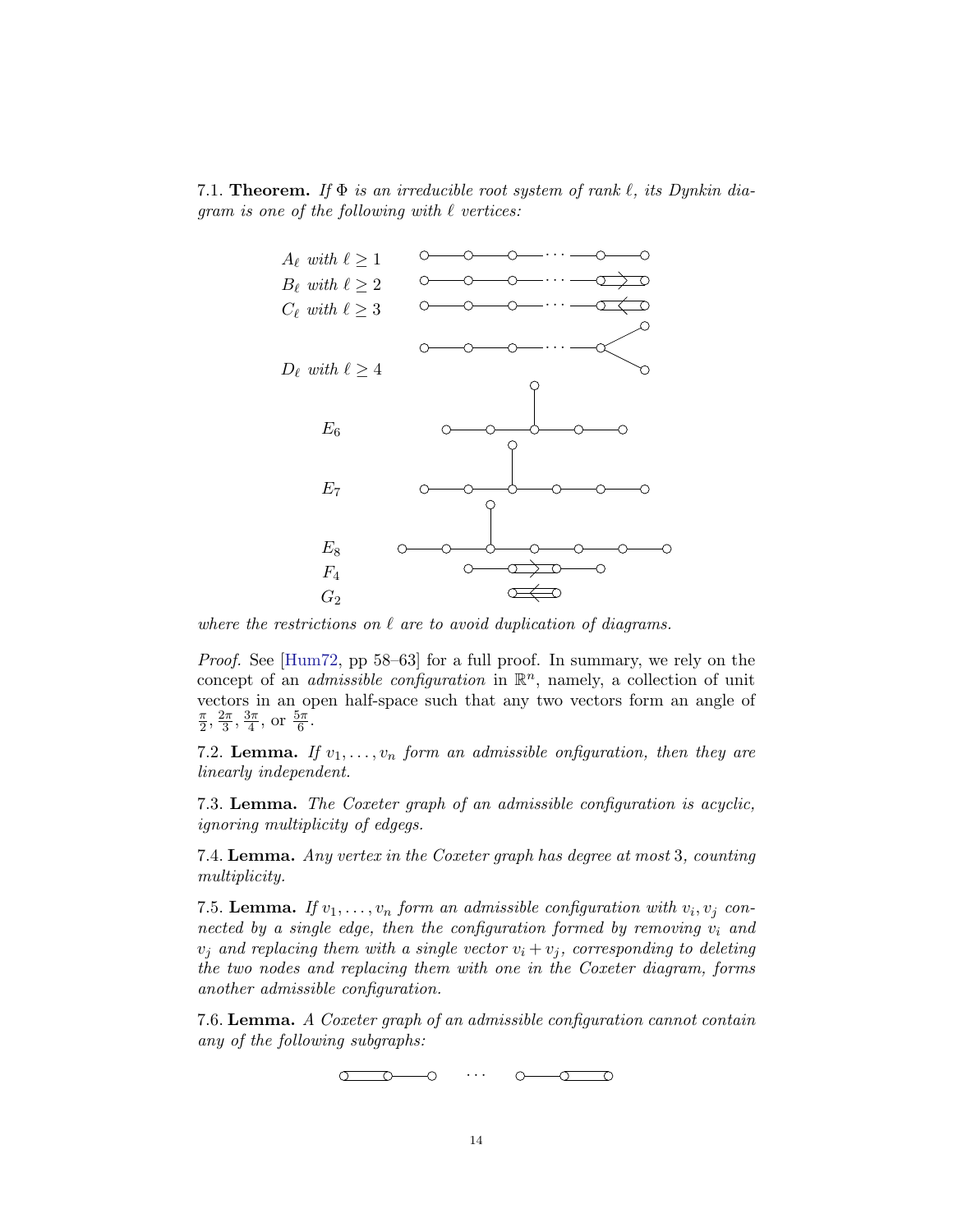

 $\Box$ 

Thus, we have a complete classification of Dynkin diagrams, which completely determines all possible Cartan matrices. Furthermore, since we can recover a root system from its Cartan matrices, we have effectively classified all irreducible root systems. Thus, in a sense, root systems are a very well understood object.

#### 8. Automorphisms of a Root System

As discussed before, the Weyl group is the group generated by all the reflections across hyperplanes orthogonal to the roots of a root system. However, this is typically only a subgroup of all automorphisms of a root system.

8.1. Lemma. Given a root system,  $\Phi$ ,  $\mathscr{W} \trianglelefteq$  Aut  $\Phi$ , that is the group of all isomorphisms of Φ onto itself.

*Proof.* It was left as an exercise to prove [2.5,](#page-1-0) that is, for  $\sigma \in \text{Aut}\,\Phi$  and  $\alpha \in \Phi$ ,

$$
\sigma \sigma_\alpha \sigma^{-1} = \sigma_{\sigma(\alpha)}
$$

Thus, since the conjugate of any generator of the Weyl group is in the Weyl group, and  $\mathscr{W} \leq$  Aut  $\Phi$ , it must be that  $\mathscr{W} \leq$  Aut  $\Phi$ .

Next, we define the following subgroup of Aut Φ.

8.2. Definition. Let  $\Phi$  be a root system with simple system  $\Delta$ . Then, we define

$$
\Gamma := \{ \sigma \in \text{Aut } \Phi \mid \sigma(\Delta) = \Delta \}
$$

8.3. Proposition. Let W be the Weyl group of a root system  $\Phi$ . Then,

$$
\operatorname{Aut} \Phi \cong \mathscr{W} \rtimes \Gamma
$$

*Proof.* Let  $\tau \in \Gamma \cap \mathscr{W}$ . Thus,  $\tau(\Delta) = \Delta$  because  $\tau \in \Gamma$ . Then, by [4.1,](#page-6-2) since  $\tau \in \mathscr{W}, \tau(\Delta) = \Delta \Longrightarrow \tau = 1.$ 

Next, consider  $\tau \in \text{Aut } \Phi$ . Then,  $\tau(\Delta)$  is another simple system of  $\Phi$ , so there exists a  $\sigma \in \mathscr{W}$  such that  $\sigma\tau(\Delta) = \Delta$  by [4.1.](#page-6-2) Thus,  $\sigma\tau \in \Gamma$  and  $\sigma \in \mathscr{W}$ together gives  $\tau \in \mathscr{W}\Gamma$ .

Now, recall that for all  $\tau \in \text{Aut } \Phi$ ,  $\langle \alpha, \beta \rangle = \langle \tau(\alpha), \tau(\beta) \rangle$  for all  $\alpha, \beta \in \Phi$ by definition.

8.4. Proposition. For a root system  $\Phi$ , every  $\tau \in \Gamma$  corresponds to a diagram automorphism of the Dynkin diagram associated to Φ.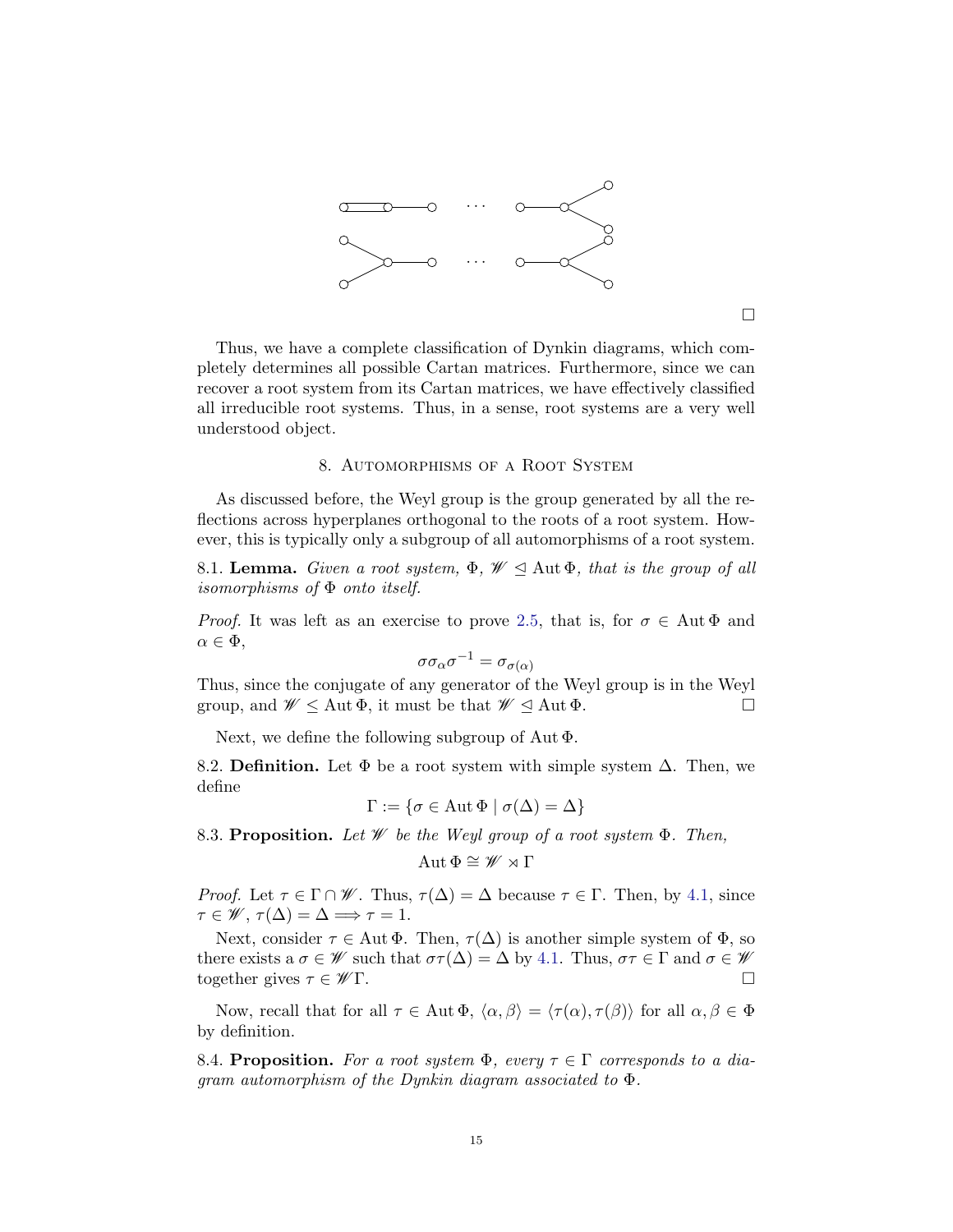*Proof.* As noted above, for  $\tau \in \Gamma$ ,  $\langle \alpha, \beta \rangle = \langle \tau(\alpha), \tau(\beta) \rangle$ , and  $\tau(\Delta) = \Delta$ , so  $\tau$ will permute the vertex labels of the Dynkin diagram while still preserving the number of edges between them. Similarly, a diagram automorphism will permute  $\Delta$  while preserving the number of edges, thus giving an element of Γ. Thus, we have the desired correspondance.

Thus, given that we know all the possible Dynkin diagrams, to fully understand the automorphisms, we need only understand the Weyl group structure of our root systems. To summarise our understanding, so far, we have the following presentation of the Weyl group

8.5. Proposition. Let  $\Phi$  be a root system with Weyl group  $\mathscr W$ , simple system  $\Delta = {\alpha_1, \ldots, \alpha_n}$ , and Cartan matrix A. Then,

$$
\mathscr{W} = \left\{ \{ \sigma_{\alpha} \mid \alpha \in \Delta \} \mid \sigma_{\alpha}^{2} = 1, \text{ for } \beta \neq \pm \alpha, \sigma_{\alpha} \sigma_{\beta} = \begin{cases} (\sigma_{\alpha} \sigma_{\beta})^{2} = 1 & \text{ if } \langle \alpha, \beta \rangle \langle \beta, \alpha \rangle = 0 \\ (\sigma_{\alpha} \sigma_{\beta})^{3} = 1 & \text{ if } \langle \alpha, \beta \rangle \langle \beta, \alpha \rangle = 1 \\ (\sigma_{\alpha} \sigma_{\beta})^{4} = 1 & \text{ if } \langle \alpha, \beta \rangle \langle \beta, \alpha \rangle = 2 \\ (\sigma_{\alpha} \sigma_{\beta})^{6} = 1 & \text{ if } \langle \alpha, \beta \rangle \langle \beta, \alpha \rangle = 3 \end{cases} \right\}
$$

that is to say,  $\mathscr W$  is generated by reflections of the simple roots with relations given by the Dynkin diagram of Φ.

*Proof.* The generators come from [4.1.](#page-6-2) Since  $\alpha, \beta \in \Delta$ , this means we can the following implications for  $\theta$ , the angle between  $\alpha$  and  $\beta$ .

$$
\begin{cases} \langle \alpha, \beta \rangle \langle \beta, \alpha \rangle = 0 & \implies \theta = \frac{\pi}{2} \\ \langle \alpha, \beta \rangle \langle \beta, \alpha \rangle = 1 & \implies \theta = \frac{2\pi}{3} \\ \langle \alpha, \beta \rangle \langle \beta, \alpha \rangle = 2 & \implies \theta = \frac{3\pi}{4} \\ \langle \alpha, \beta \rangle \langle \beta, \alpha \rangle = 3 & \implies \theta = \frac{5\pi}{6} \end{cases}
$$

Thus, from a geometric perspective,  $\sigma_{\alpha}\sigma_{\beta}$  is a rotation by 2 $\theta$  on the root system. Thus, the relations immediately follow.

This immediately tells us the information we need to understand the Weyl groups of irreducible root systems.

8.6. **Example.** Let  $\Phi = A_n$  with simple system  $\Delta = \{e_1 - e_2, \ldots, e_{n-1} - e_n\}.$ Then, the Weyl group generators act on the set  $\{e_1, \ldots, e_n\}$  by

$$
\sigma_{e_i - e_{i+1}}(e_k) = e_k - 2 \frac{(e_k, e_i - e_{i+1})}{(e_i - e_{i+1}, e_i - e_{i+1})} (e_i - e_{i+1}) = e_k - (\delta_{k,i} - \delta_{k,i+1})(e_i - e_{i+1})
$$

and so  $\sigma_{e_i-e_{i+1}}$  sends

$$
e_i \mapsto e_{i+1}, e_{i+1} \mapsto e_i, e_k \mapsto e_k \text{ for } k \neq i, i+1
$$

Thus,  $f: W \to S_n$  via  $\sigma_{e_i-e_{i+1}} \mapsto (i, i+1)$ , but if some  $\sigma \in W$  has  $\sigma(e_k) = e_k$ for all k, then  $\sigma(\Delta) = \Delta$  and thus  $\sigma = id$ , so ker  $f = \{id\}$  and thus  $\mathscr{W} \cong S_n$ .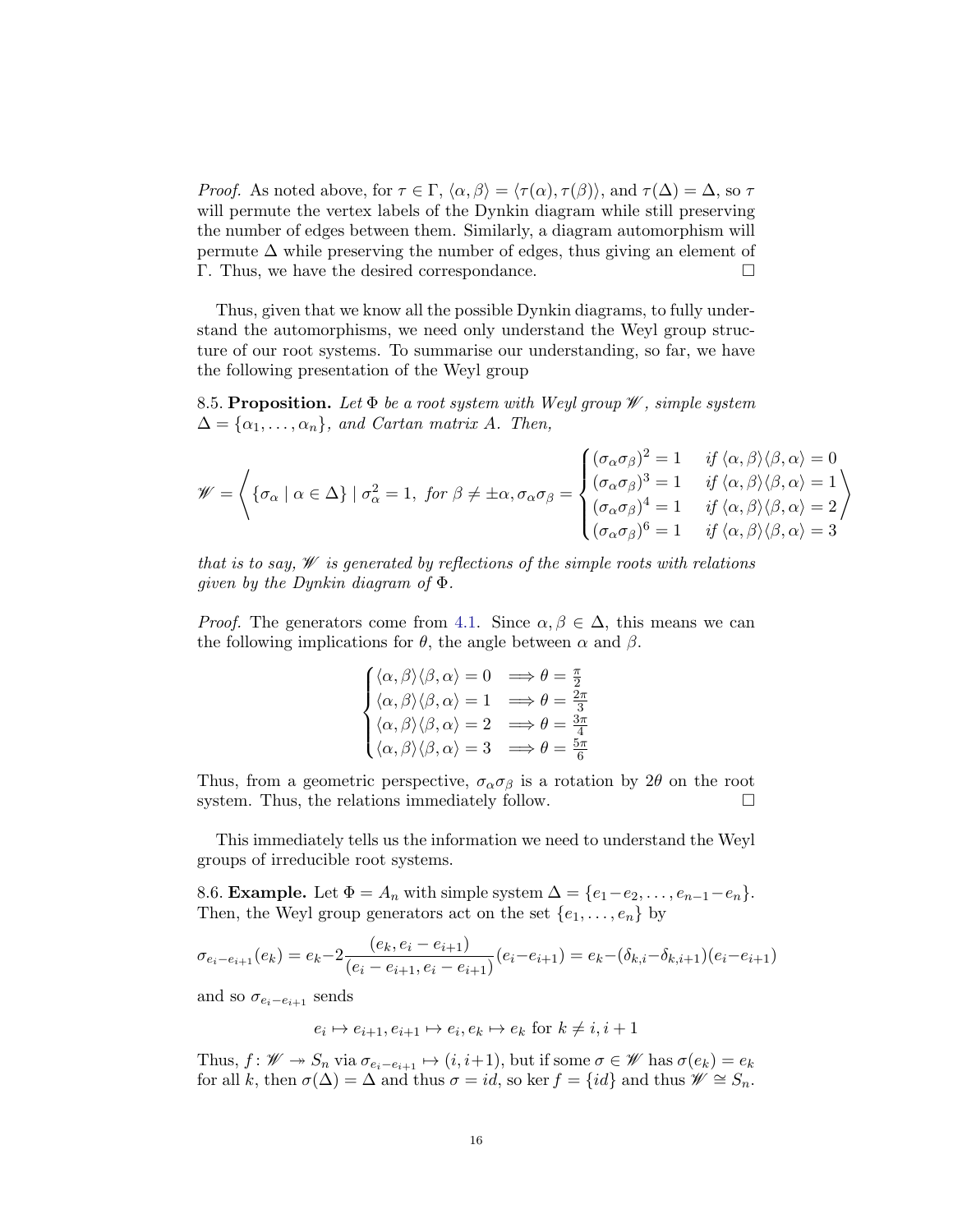8.7. **Example.** Let  $\Phi = B_n$  with simple system  $\Delta = \{e_i - e_{i+1} \mid 1 \leq i \leq n\}$  $n-1\} \cup \{e_n\}.$  Then,  $\Phi = \{e_i \pm e_j\} \cup \{\pm e_i\}.$  Let  $\sigma \in \mathscr{W}$  act on the set of pairs of vectors  $\{\pm e_1, \ldots, \pm e_n\}$ . Then,  $\sigma$  induces a permutation on this set, and so we have a homomorphism  $f: W \to S_n$ . Consider that  $\sigma_{e_i} \in \text{ker } f$ since all the  $e_i$  are orthogonal. Furthermore, if  $\tau \in \text{ker } f$ , then, by the orthogonality of  $e_i$ 's, we can factor (not necessarily uniquely)  $\tau = \sigma_{e_{i_1}} \cdots \sigma_{e_{i_k}}$ 

. Thus, ker  $f = \langle \sigma_{e_i} | 1 \leq i \leq n \rangle$  with all generators commuting. Thus, I am skeptical . Thus, ker  $f = \langle \sigma_{e_i} | 1 \le i \le n \rangle$  with all generators commuting. Thus, I am skeptical ker  $f \cong (\mathbb{Z}/2\mathbb{Z})^n$  and, since f must be surjective by virtue of the fact that we about this step. could have picked any short root in  $\Delta$  and the Weyl group acts transitively on the set of simple systems, we have short exact sequence of groups

$$
1 \to (\mathbb{Z}/2\mathbb{Z})^n \to \mathscr{W} \stackrel{f}{\to} S_n \to 1
$$

Furthermore, using a geometric argument, one sees that  $f(\sigma_{e_i-e_{i+1}}) = (i, i+1)$ 1). From the  $A_n$  example above, we also know that  $\langle \sigma_{\alpha_1}, \ldots, \sigma_{\alpha_n} \rangle \cong S_n \leq$  $\mathscr{W}$ , so we have a splitting  $g: S_n \to \mathscr{W}$  given by

$$
(i, i+1) \mapsto \sigma_{e_i - e_{i+1}}
$$

Thus, our split short exact sequence gives us  $\mathscr{W} \cong (\mathbb{Z}/2\mathbb{Z})^n \rtimes S_n$ . The  $C_n$ case is analogous by symmetry.

8.8. Example. For  $\Phi = D_n = {\pm e_i \pm e_j \mid 1 \leq i, j \leq n, i \neq j}$  with  $\Delta = \{e_i - e_{i+1} \mid 1 \leq i \leq n-1\} \cup \{e_{n-1} + e_n\}$ , consider the action of  $\sigma_{e_i-e_{i+1}}$ on the set of roots. By direct computation

$$
\begin{cases} e_i \mapsto e_{i+1} \\ e_{i+1} \mapsto e_i \\ e_k \mapsto e_k \qquad k \neq i, j \end{cases}
$$

and thus we have a straightforward embedding of the symmetric group  $S_n \hookrightarrow$ *₩* via  $(i, i + 1)$   $\mapsto$   $\sigma_{e_i-e_{i+1}}$ . We also compute that, for  $\sigma_{e_{n-1}+e_n}$ ,

$$
\begin{cases} e_{n-1} \mapsto -e_n \\ e_n \mapsto -e_{n-1} \end{cases}
$$

Thus,  $\sigma_{e_{n-1}-e_n}\sigma_{e_{n-1}+e_n}$  will send  $e_{n-1}\mapsto -e_{n-1}$  and  $e_n\mapsto -e_n$ . From this element, we are able to create elements which change (only) an even number of signs on the standard basis vectors of  $\mathbb{R}^n$  but that do not permute them. Because of this even-ness restriction, there can only be  $2^{n-1}$  such possible transformations, all of which are realized. Thus, looking at  $f: \mathscr{W} \to S_n$ where  $f(w)$  is sent to the permutation w induces on the set  $\{\pm e_1, \ldots, \pm e_n\}$ , we get (split) short exact sequence

$$
1 \to \ker f \to \mathscr{W} \to S_n \to 1
$$

where ker f must consist of those  $2^{n-1}$  sign changing permutations that do not permute the basis vectors. Since these actions commute, we have  $\ker f \cong (\mathbb{Z}/2\mathbb{Z})^{n-1}$  and so  $\mathscr{W} \cong (\mathbb{Z}/2\mathbb{Z})^{n-1} \rtimes S_n$  by the splitness of the short exact sequence.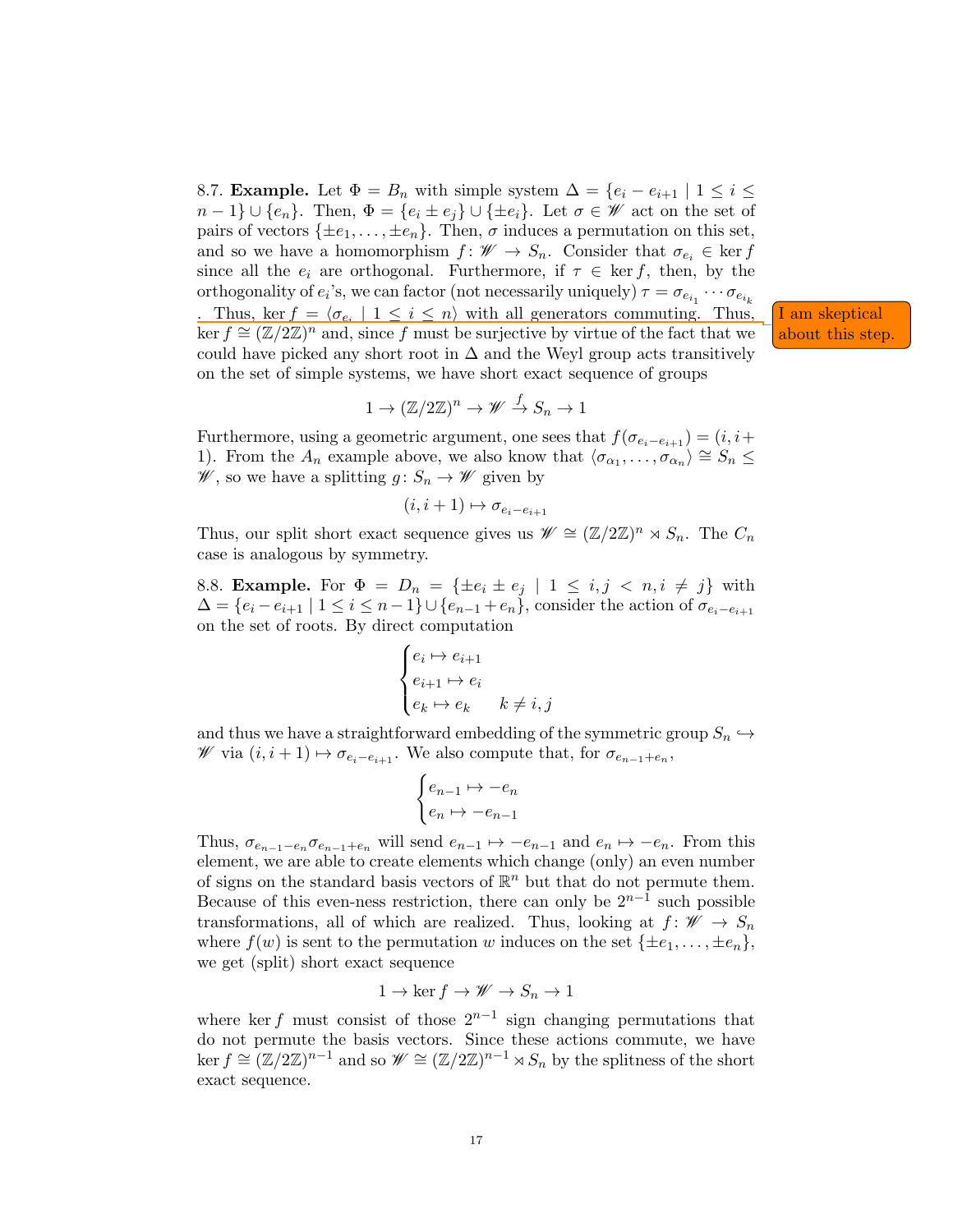<span id="page-17-0"></span>

FIGURE 4. Weyl Chambers for Root System  $A_2$  from [\[WMM18\]](#page-25-0)

## 9. Weyl Chambers

In understanding the geometry of root systems, we have made great use of the set of hyperplanes orthogonal to each root. However, it is worth considering the complement to this collection of hyperplanes. Such a complement will be disconnected, and so we can consider the connected components of this complement.

9.1. **Definition.** Given a root system  $\Phi$  of Euclidean space E, we call the connected components of  $E \setminus \bigcup_{\alpha \in \Phi} P_{\alpha}$  the (open) Weyl chambers of E, where  $P_{\alpha}$  is the hyperplane orthogonal to  $\alpha$ .

9.2. **Example.** In Figure [4,](#page-17-0) the root system  $A_2$  is drawn with associated hyperplanes given by the dashed lines. Thus, there are 6 Weyl chambers. The shaded chamber above corresponds to the choice of simple system  $\{\alpha_1, \alpha_2\}$ indicated in the figure.

<span id="page-17-1"></span>9.3. Proposition. Given a root system  $\Phi$  of Euclidean space E

- (a) Each regular  $\gamma \in E$  belongs to precisely one Weyl chamber.
- (b) Weyl chambers are in natural one-to-one correspondence with bases.
- (c) The Weyl group acts naturally on the set of Weyl chambers, and this action is free and transitive.

*Proof.* Part (a) is because  $\gamma \in E$  is regular precisely when it does not lie in a hyperplane  $P_{\alpha}$ . Thus, if two regular vectors  $\gamma, \gamma'$  are in the same Weyl chamber, they are both on the same sides of all the  $P_{\alpha}$ 's. Therefore, recalling the notation in the proof of [2.22,](#page-3-1)  $\Delta(\gamma) = \Delta(\gamma')$ . Thus, each Weyl chamber associates to a unique base and, furthermore, by [2.22,](#page-3-1) each base is of the form  $\Delta(z)$  for some regular  $z \in E$  which must lie in precisely one Weyl chamber. Thus, we have established our correspondance.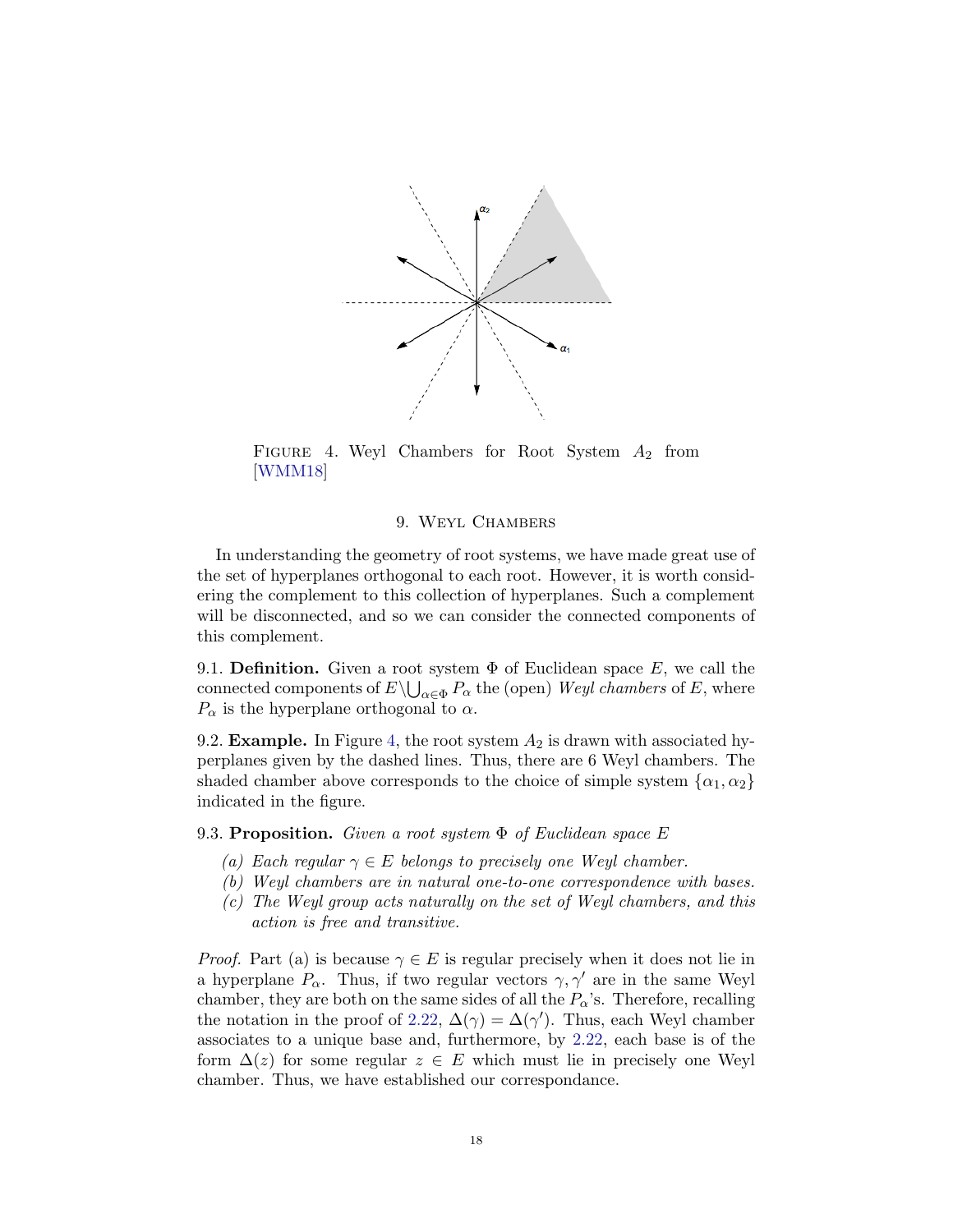For part (c), the action of the Weyl group is given by reflecting the Weyl chamber across the appropriate hyperplane. The transitivity and free-ness of this action comes from the correspondance with a choice of base along with theorem [4.1.](#page-6-2)  $\Box$ 

9.4. **Definition.** Given a choice of  $\Delta$ , we call the Weyl chamber corresponding to this choice consisting of all  $v \in E$  such that  $(v, \alpha) > 0$  for all  $\alpha \in \Delta$ the fundamental Weyl chamber relative to  $\Delta$ . Geometrically, this says that the fundamental Weyl chamber consists of those vectors forming an acute angle with all of the simple roots.

At first glance, it is not apparent what value the Weyl chamber perspective gives over the choice of base persepctive, but there are some useful techniques that use closure arguments, such as

<span id="page-18-0"></span>9.5. **Theorem.** Fix a Weyl chamber C. Then, for all  $v \in E$ , the Weyl group orbit of v contains exactly one point in the closure  $\overline{C}$  of C.

*Proof.* Consider the closure  $\overline{C}$  of C. By construction, every vector  $v \in E$ must lie in the closure of some chamber and, by  $9.3(c)$  $9.3(c)$ , *W* acts transitively on the chambers. Thus, each orbit of  $W$  on V intersects C.

Now, let  $v_1, v_2 \in \overline{C}$  with  $w(v_1) = v_2$  for some  $w \in \mathscr{W}$ . If  $\ell(w) = 0$ , then  $w = 1$  and so  $v_1 = v_2$ . Now, let us proceed by assuming that, if  $v_1, v_2 \in \overline{C}$ and  $w(v_1) = v_2$  for some  $w \in \mathscr{W}$  with  $\ell(w) < n$ , then  $v_1 = v_2$ . Then, if  $w(v_1) = v_2$  for  $\ell(w) = n$ , we know there is at least one  $\alpha_i \in \Delta$  such that  $w(\alpha_i) \in \Phi^-$ . Therefore, we have

$$
0 \le \langle v_1, \alpha_i \rangle = \langle v_2, w(\alpha_i) \rangle \le 0 \Longrightarrow \langle v_i, \alpha_i \rangle = 0
$$

Therefore,  $\sigma_{\alpha_i}(v_1) = v_1$  and thus  $w\sigma_{\alpha_i}(v_1) = v_2$ . However, the only positive root that becomes negative under the action of  $\sigma_{\alpha_i}$  is  $\alpha_i$ . Therefore, the positive roots made negative by w and  $w\sigma_{\alpha_i}$  are the same except for  $\alpha_i$ , which is made negative only by  $w$ . Therefore,

$$
\ell(w) = \ell(ws_{\alpha_i}) + 1 \Longrightarrow \ell(ws_{\alpha_i}) = \ell(w) - 1
$$

and so  $v_1 = v_2$  by the inductive hypothesis.

<span id="page-18-1"></span>An immediate consequence of the second part of this proof is the following 9.6. Lemma. [\[Hum72,](#page-24-1) Lemma 10.3B p 52] If  $v_1, v_2 \in \overline{C}$  such that  $w(v_1) = v_2$ for some  $w \in \mathscr{W}$ , then w is a product of simple reflections which fix  $v_1$ . In particular,  $v_1 = v_2$ .

#### 10. WEIGHTS

Let  $\Lambda_W$  be a collection of vectors  $\lambda \in E$  such that  $\langle \lambda, \alpha \rangle \in \mathbb{Z}$  for all  $\alpha \in \Phi$ . We call the elements of  $\Lambda_W$  weights. We note that  $\Lambda_W$  is endowed with a subgroup structure with vector addition as the operation since  $\langle \lambda_1 + \lambda_2, \alpha \rangle =$  $\langle \lambda_1, \alpha \rangle + \langle \lambda_2, \alpha \rangle.$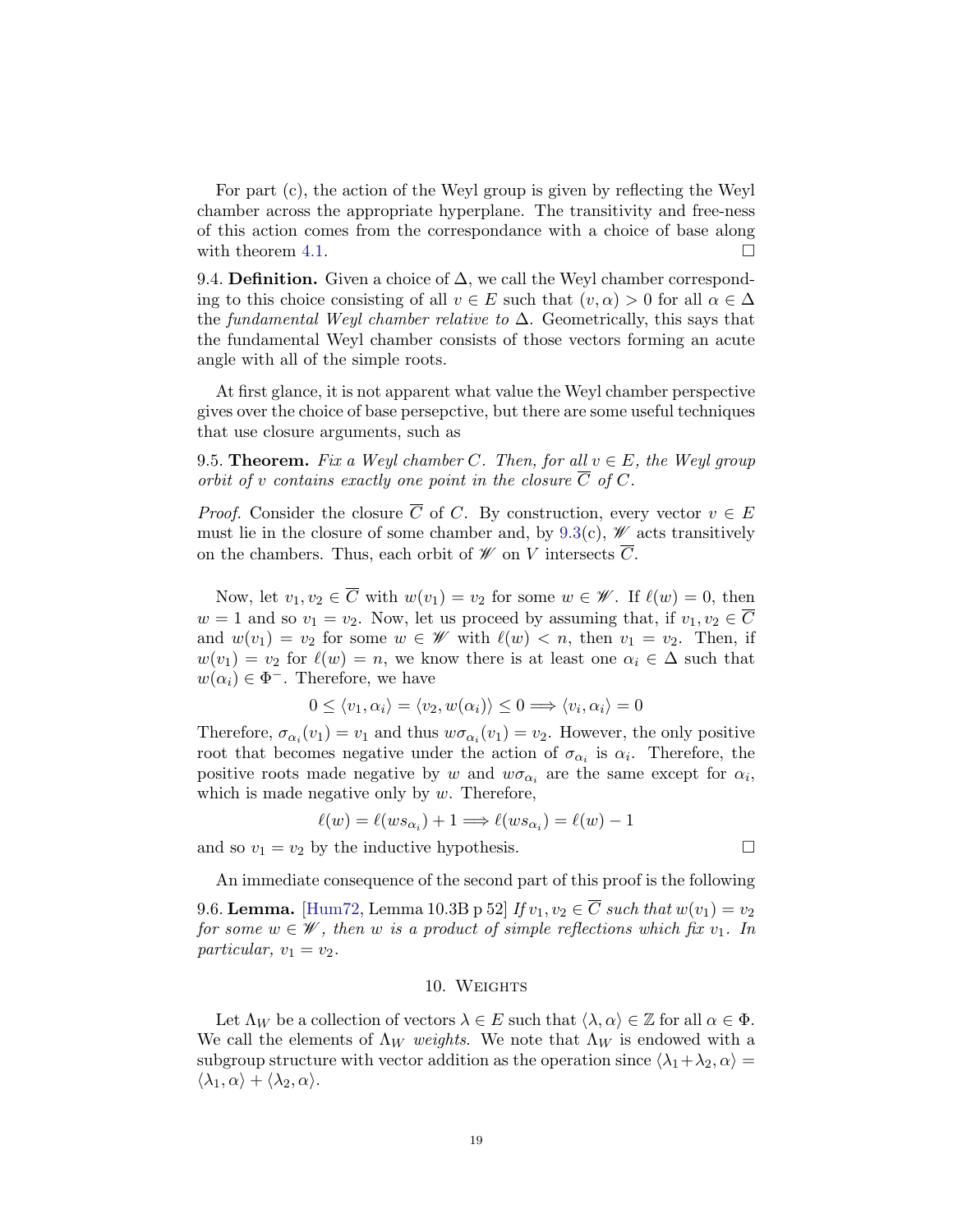10.1. Definition. We say the root lattice is the subgroup of  $\Lambda_W$  generated by Φ. We denote this  $Λ_R$ .

Note that  $\Lambda_R$  is actually a lattice since it is a Z-span of a basis of E.

10.2. **Definition.** Fix a base  $\Delta \subseteq \Phi$ . We say that  $\lambda \in \Lambda_W$  is *dominant* if all the integers  $\langle \lambda, \alpha \rangle$  are nonnegative for all  $\alpha \in \Delta$ . If they are all positive, then  $\lambda$  is *strongly dominant*.

We denote by  $\Lambda_W^+$  the set of all dominant weights.

10.3. **Definition.** Let  $\Delta = {\alpha_1, ..., \alpha_n}$ . Then, we know that  ${\alpha_1^{\vee}, ..., \alpha_n^{\vee}}$ forms a basis of E. Then, if we have the dual basis to this basis,  $\{\omega_1, \ldots, \omega_n\}$ , we can check that the  $\omega_i$  are all dominant weights which we will call the fundamental dominant weights (relative to  $\Delta$ ). In otherwords, the fundamental dominant weights are such that  $\langle \omega_i, \alpha_j \rangle = \delta_{i,j}$ .

Check this definition with the coroots.

10.4. Definition. We say that  $\Lambda_W/\Lambda_R$  is the fundamental group of  $\Phi$ .

To see that  $\Lambda_W/\Lambda_R$  is a finite group, we can view both  $\Lambda_W$  and  $\Lambda_R$  as Zmodules. Then,  $\Lambda_W \cong \mathbb{Z}^m$  where m is the dimension of  $\Lambda_W$ . By definition,  $\Lambda_R$  is a submodule of  $\Lambda_W$  but has the same dimension. Both are free. So, the quotient will be some finite group. More concretely, one notes that the Cartan matrix is a change of basis matrix, so to write the  $\omega_i$  in terms of the  $\alpha_i$ , we can invert the Cartan matrix. Thus,

10.5. Proposition. Given Cartan matrix M of a root system  $\Phi$ .

- (a) The transpose of the Cartan matrix expresses the simple roots as linear combinations of the fundamental weights.
- (b) The index of  $\Lambda_R$  in  $\Lambda_W$  is given by det C.

*Proof.* Write  $\alpha_i = \sum_j c_{i,j} \omega_j$  for  $c_{i,j} \in \mathbb{Z}$ . Then, we see

(10a) 
$$
M_{i,k} = \langle \alpha_i, \alpha_k \rangle = \sum_j c_{i,j} \langle \omega_j, \alpha_k \rangle = c_{i,k}
$$

giving us

<span id="page-19-0"></span>
$$
\alpha_i = \sum_j c_{i,j} \omega_j = \sum_j M_{i,j} \omega_j
$$

Thus, the Cartan matrix is a change of basis matrix to write the  $\alpha_i$ 's in terms of the  $\omega_i$ 's. To go the other direction, we simply invert M, which is a matrix with entries in  $\mathbb{Z}$ , so  $M^{-1} = \frac{1}{\det M} \operatorname{adj}(M)$ , and thus  $\det M \cdot \omega_i \in \Lambda_R$ .  $\Box$ 

10.6. **Example.** Consider the root system  $A_2$  with  $\Delta = {\alpha, \beta}$ . Then, since the Cartan matrix is

$$
M = \left(\begin{array}{cc} 2 & -1 \\ -1 & 2 \end{array}\right)
$$

We have

$$
\begin{cases}\n\alpha &= 2\omega_1 - \omega_2 \\
\beta &= -\omega_1 + 2\omega_2\n\end{cases} \Longrightarrow \begin{cases}\n\omega_1 &= \frac{2}{3}\alpha + \frac{1}{3}\beta \\
\omega_2 &= \frac{1}{3}\alpha + \frac{2}{3}\beta\n\end{cases}
$$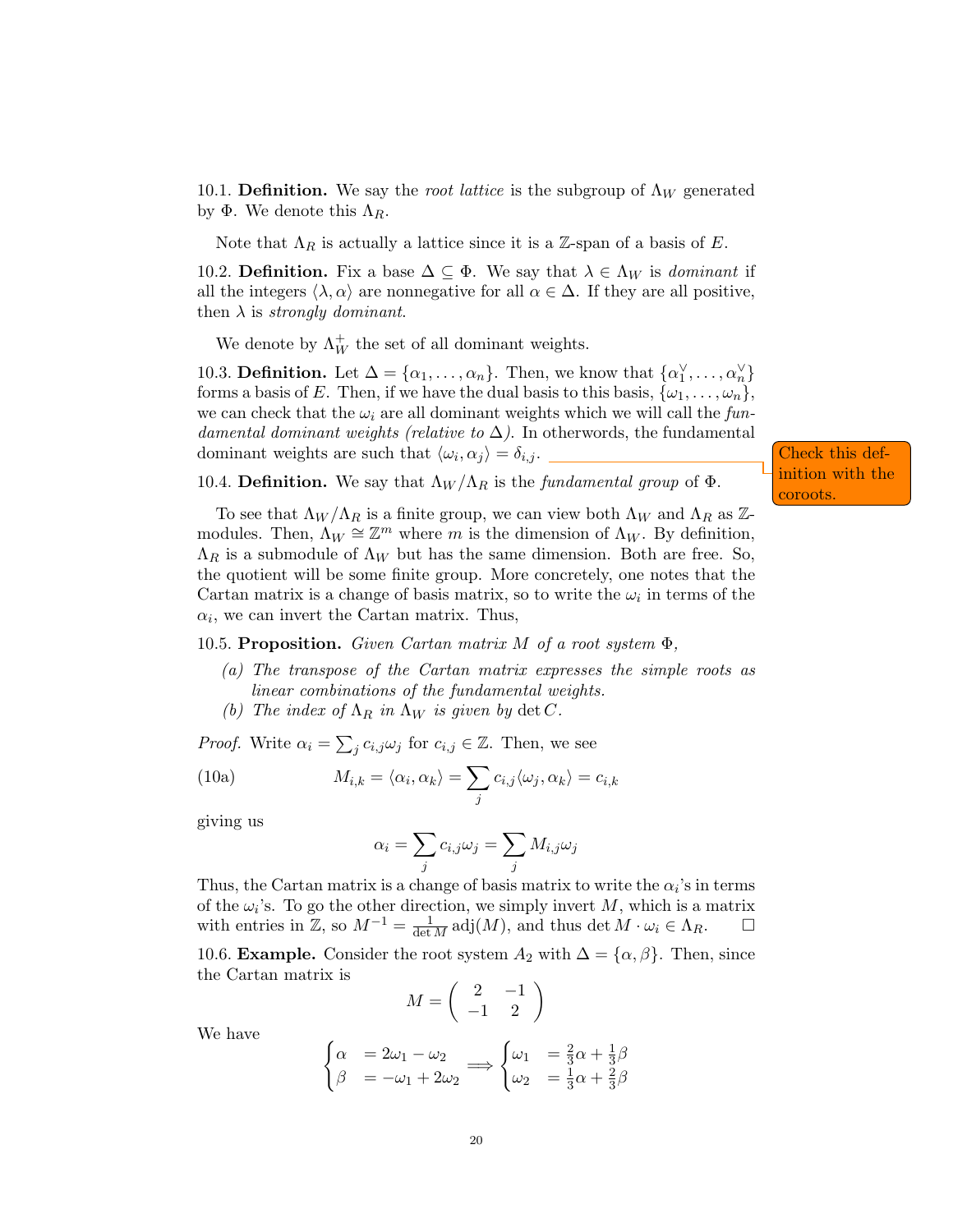Recall the partial order on roots [2.13.](#page-3-2) We can extend this to a partial order on weights as follows.

10.7. **Definition.** Given  $\lambda, \mu \in \Lambda_W$ , we say  $\mu \prec \lambda$  if and only if  $\lambda - \mu$  is a sum of positive roots.

In some ways, dominant weights serve as a good notion for a base of the weights, by virtue of the following proposition.

<span id="page-20-0"></span>10.8. Proposition. [\[Hum72,](#page-24-1) p 68] Each weight is conjugate under  $\mathscr W$  to one and only one dominant weight. If  $\lambda$  is dominant, then  $w\lambda \prec \lambda$  for all  $w \in \mathscr{W}$ , and if  $\lambda$  is strongly dominant, then  $w\lambda = \lambda$  only when  $w = 1$ .

Proof. This result follows from [9.5](#page-18-0) and [9.6](#page-18-1) since all the fundamental weights lie in the closure of the fundamental Weyl chamber.

However, dominant weights are not not necessarily maximal with respect to the partial order in general.

10.9. **Example.** Consider the weight lattice for  $A_2$  with  $\Delta = {\alpha, \beta}$ , the standard choice. Then,  $\lambda = 3\alpha + \beta$  has

$$
\langle \lambda, \beta \rangle = -3 + 2 = -1
$$

so  $\lambda$  is not a dominant weight. However,  $\lambda - \alpha$  has

 $\langle \lambda - \alpha, \beta \rangle = -2 + 2 = 0, \quad \langle \lambda - \alpha, \alpha \rangle = 4 - 1 = 3$ 

and thus is a dominant weight. Therefore,  $\lambda - \alpha \prec \lambda$  since  $\lambda - (\lambda - \alpha) =$  $\alpha \in \Delta$ , but  $\lambda$  is not dominant.

However, given a fixed dominant weight, the space of all such examples is finite.

<span id="page-20-1"></span>10.10. **Lemma.** [\[Hum72,](#page-24-1) p 70] Let  $\lambda$  be a dominant weight. Then, the number of dominant weights  $\mu$  such that  $\mu \prec \lambda$  is finite.

*Proof.* Observe that, since  $\lambda - \mu$  is a sum of positive roots,

$$
0 \le (\lambda + \mu, \lambda - \mu) = (\lambda, \lambda) - (\mu, \mu)
$$

so  $\mu \in \{x \in E \mid (x, x) \leq (\lambda, \lambda)\}\,$ , which is compact. Furthermore, the dominant weights is a discrete set, so there can only be a finite number of such  $\mu$ .

10.11. Proposition. [\[Hum72,](#page-24-1) p 70]  $Recall \rho = \frac{1}{2}$ 2  $\sum$  $\alpha \in \Phi, \alpha \succ 0$  $\alpha$  [\(2.15\)](#page-3-3). As dis-

cussed before,  $\rho \in \Lambda_W$ . Furthermore,

(a)  $\rho$  is a (strongly) dominant weight and, in fact,

$$
\rho = \sum_{i=1}^n \omega_i
$$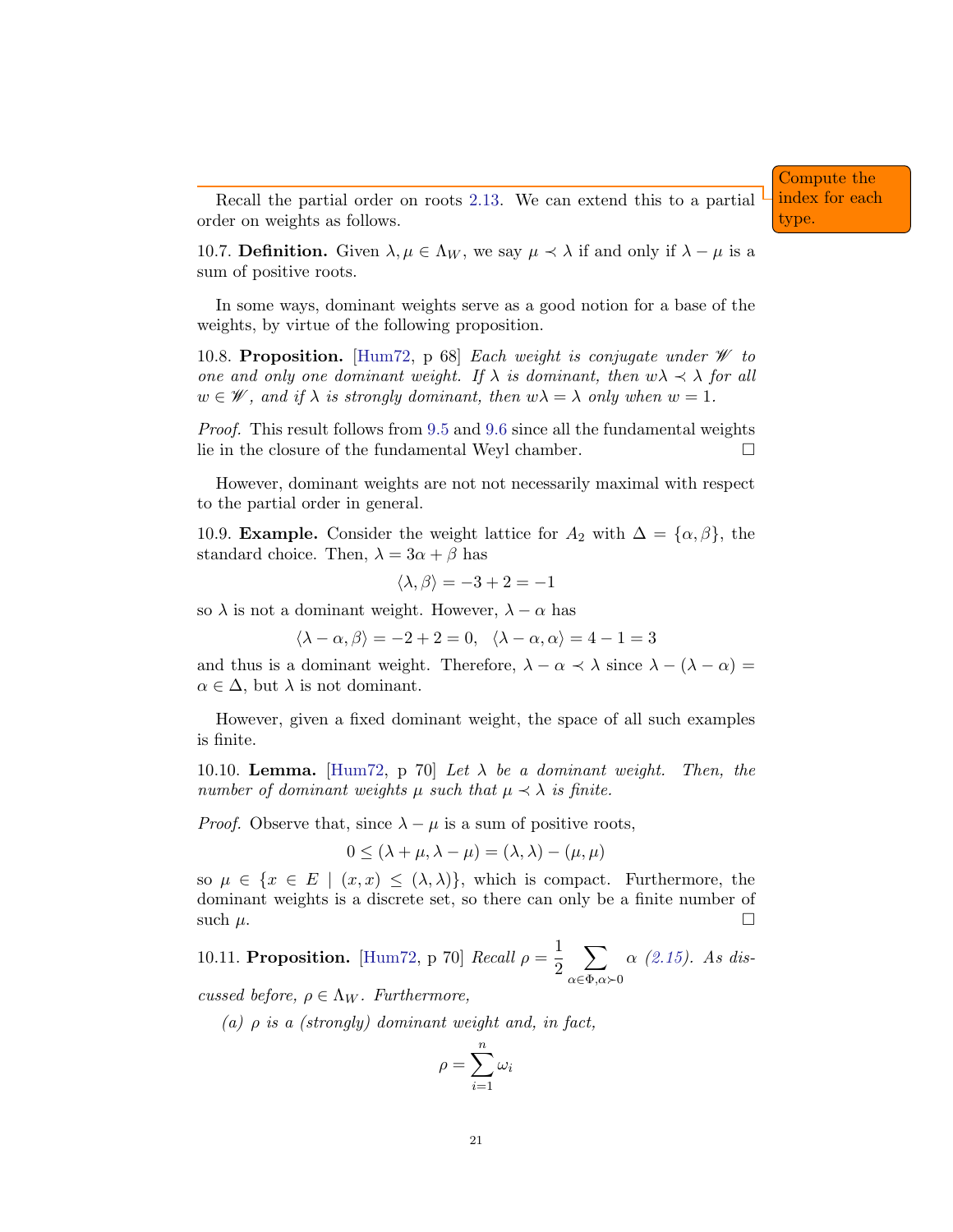(b) For  $\mu \in \Lambda_W^+$  and  $\nu = w^{-1}(\mu)$  for  $w \in \mathscr{W}$  we have

$$
(\nu + \rho, \nu + \rho) \leq (\mu + \rho, \mu + \rho)
$$

with equality only if  $\nu = \mu$ .

Proof. For (a), observe

 $\sigma_i \rho = \rho - \alpha_i \Longrightarrow (\rho - \alpha_i, \alpha_i) = (\sigma_i^2 \rho, \sigma_i \alpha_i) = (\rho, -\alpha_i) \Longrightarrow 2(\rho, \alpha_i) = (\alpha_i, \alpha_i) = 2$ Thus,  $\langle \rho, \alpha_i \rangle = 1$ , so

$$
\rho \stackrel{10a}{=} \sum_i \langle \rho, \alpha_i \rangle \omega_i = \sum_i \omega_i
$$

For (b), observe

$$
(\nu + \rho, \nu + \rho) = (w(\nu + \rho), w(\nu + \rho))
$$
  
= (\mu + w\rho, \mu + w\rho)  
= (\mu + \rho, \mu + \rho) - 2(\mu, \rho - w\rho)  

$$
\leq (\mu + \rho, \mu + \rho)
$$
 since  $\mu \in \Lambda_W^+$  and  $\rho - w\rho$  is a sum of positive roots

with equality only if  $(\mu, \rho - w\rho) = 0$  by [10.8.](#page-20-0) However, this gives us Why is the last

$$
(\mu, \rho) = (\mu, w\rho) = (\nu, \rho) \Longrightarrow (\mu - \nu, \rho) = 0
$$
 *equality true?*

but  $\mu - \nu$  is a sum of positive roots and  $\rho$  is strongly dominant, so it must be that  $\mu = \nu$ .

Finally, we give a discussion of the notion of saturated sets of weights. This idea is important for those interested in understanding how [\[Hum72\]](#page-24-1) proves results on irreducible finite dimensional semisimple Lie algebra representations over an algebraically closed field of characteristic 0 in section 21.

10.12. **Definition.** We call a subset  $S \subseteq \Lambda_W$  saturated if, for all  $\lambda \in S$ ,  $\alpha \in \Phi$ , and i between 0 and  $\langle \lambda, \alpha \rangle$ , the weight  $\lambda - i\alpha \in S$ . We say a saturated set of weights has a *highest weight*  $\lambda$  if  $\lambda \in S$  and  $\mu \prec \lambda$  for all  $\mu \in S$ .

10.13. Proposition. Given a saturated set of weights S, we have the following

- (a) S is stable under W, that is,  $\sigma_{\alpha} \lambda = \lambda \langle \lambda, \alpha \rangle \alpha \in S$  for all  $\lambda \in S, \alpha \in$ Φ.
- (b) If S has a highest weight, then S must be finite.
- (c) If S has highest weight  $\lambda$ , then if  $\mu \in \Lambda_W^+$  and  $\mu \prec \lambda$ , then  $\mu \in S$ .
- (d) (Optional) If S has highest weight  $\lambda$ , then if  $\mu \in S$ , then

$$
(\mu + \rho, \mu + \rho) \le (\lambda + \rho, \lambda + \rho)
$$

with equality only if  $\mu = \lambda$ .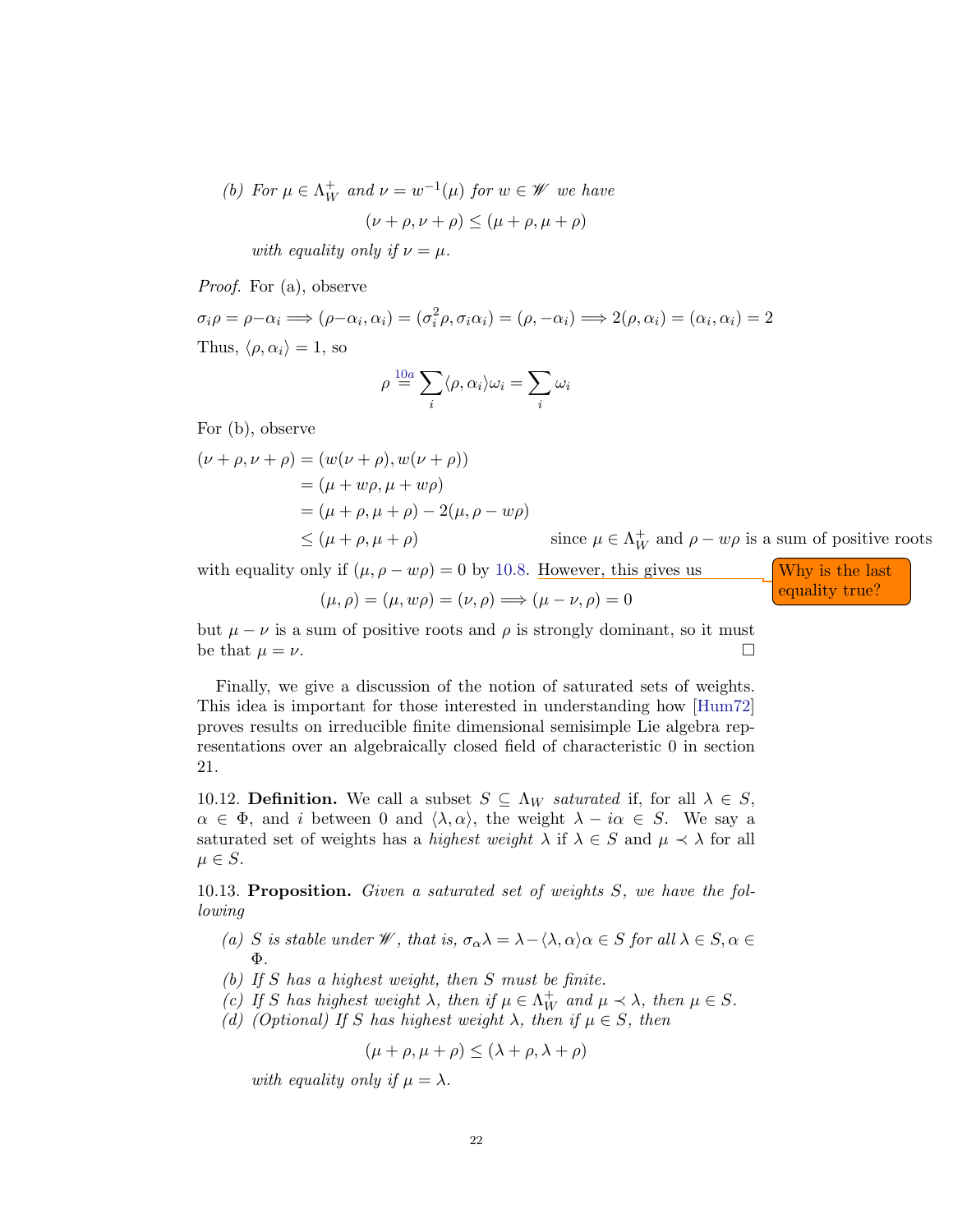Proof. Part (a) is immediate from the definition of S being saturated. For part (b), we note that the number of dominant weights less than the highest weight, say  $\lambda \in S$ , must be finite by [10.10.](#page-20-1) Thus, since our root system is also finite, each dominant weight will only have a finite number of other weights to make S saturated.

For (c), we take an arbitrary  $\mu' = \mu + \sum_{\alpha \in \Delta} k_{\alpha} \alpha \in S$  with  $k_{\alpha} \in \mathbb{Z}^+$ . One reduces one of the  $k_{\alpha}$  while still remaining in S until only  $\mu \in S$ .

For (d), we can reduce to  $\mu$  being dominant using part (c). If  $\mu = \lambda - \pi$ for  $\pi$  a sum of positive roots, we have

$$
(\lambda + \rho, \lambda + \rho) - (\mu + \rho, \mu + \rho) = (\lambda + \rho, \lambda + \rho) - (\lambda + \rho - \pi, \lambda + \rho - \pi)
$$
  
= (\lambda + \rho, \pi) + (\pi, \mu + \rho)  

$$
\geq (\lambda + \rho, \pi)
$$
  

$$
\geq 0
$$

where the inequalities follow because  $\mu + \rho$  and  $\lambda + \rho$  are dominant. Because  $\lambda + \rho$  is strongly dominant, equality holds only if  $\pi = 0$ .

The proposition above gives us a good picture of what a saturated set of weights S looks like if it has a highest weight. Namely, S consists of all dominant weights lower than or equal to highest weight  $\lambda$  and the conjugates of all these weights under  $\mathscr W$ 

10.14. Corollary. [\[Hum72,](#page-24-1) p 71] Given  $\lambda \in \Lambda_W^+$ , there exists precisely one set of saturated weights S such that  $\lambda$  is a highest weight of S.

*Proof.* Given the exposition above, for  $\lambda \in \Lambda_W^+$ , we see that at most one saturated set of weights can exist with  $\lambda$  the highest weight. Conversely, given  $\lambda \in \Lambda_W^+$ , let us construct a saturated set of weights where  $\lambda$  is a highest weight.

- (a) Take S to be the set of all dominant weights below  $\lambda$  and their  $\mathscr{W}$ conjugates.
- (b) Observe that S is stable under the  $\mathscr{W}$ . Then,  $w\mu \prec \mu$  for all dominant weights  $\mu$  and all  $w \in \mathscr{W}$  by [10.8.](#page-20-0) Thus,

 $S = \{ \mu \in \Lambda_W \mid w\mu \prec \lambda \text{ for all } w \in \mathscr{W} \}$ 

Take  $\alpha \in \Phi$ . For  $\mu' = \mu - k\alpha$  for k between 0 and  $\langle \mu, \alpha \rangle$ , we wish to show  $\mu' \in S$ .

(c) Since  $\mu'$  is on the  $\alpha$ -chain of  $\mu$ ,  $w(\mu')$  is on the  $w(\alpha)$ -chain from  $w(\mu)$ to  $w(\mu - \langle \mu, \alpha \rangle \alpha) = w(\mu) - \langle \mu, \alpha \rangle w(\alpha)$ . Thus, we have

 $wu \prec w\mu' \prec w\mu - \langle \mu, \alpha \rangle w(\alpha)$  or  $wu - \langle \mu, \alpha \rangle w(\alpha) \prec w\mu' \prec w\mu$ 

(d) Note, howver,  $w\mu$  and  $w\mu - \langle \mu, \alpha \rangle w(\alpha)$  are both in the W-orbit of  $\mu$ , so by the description of S above, they are both lower than  $\lambda$ .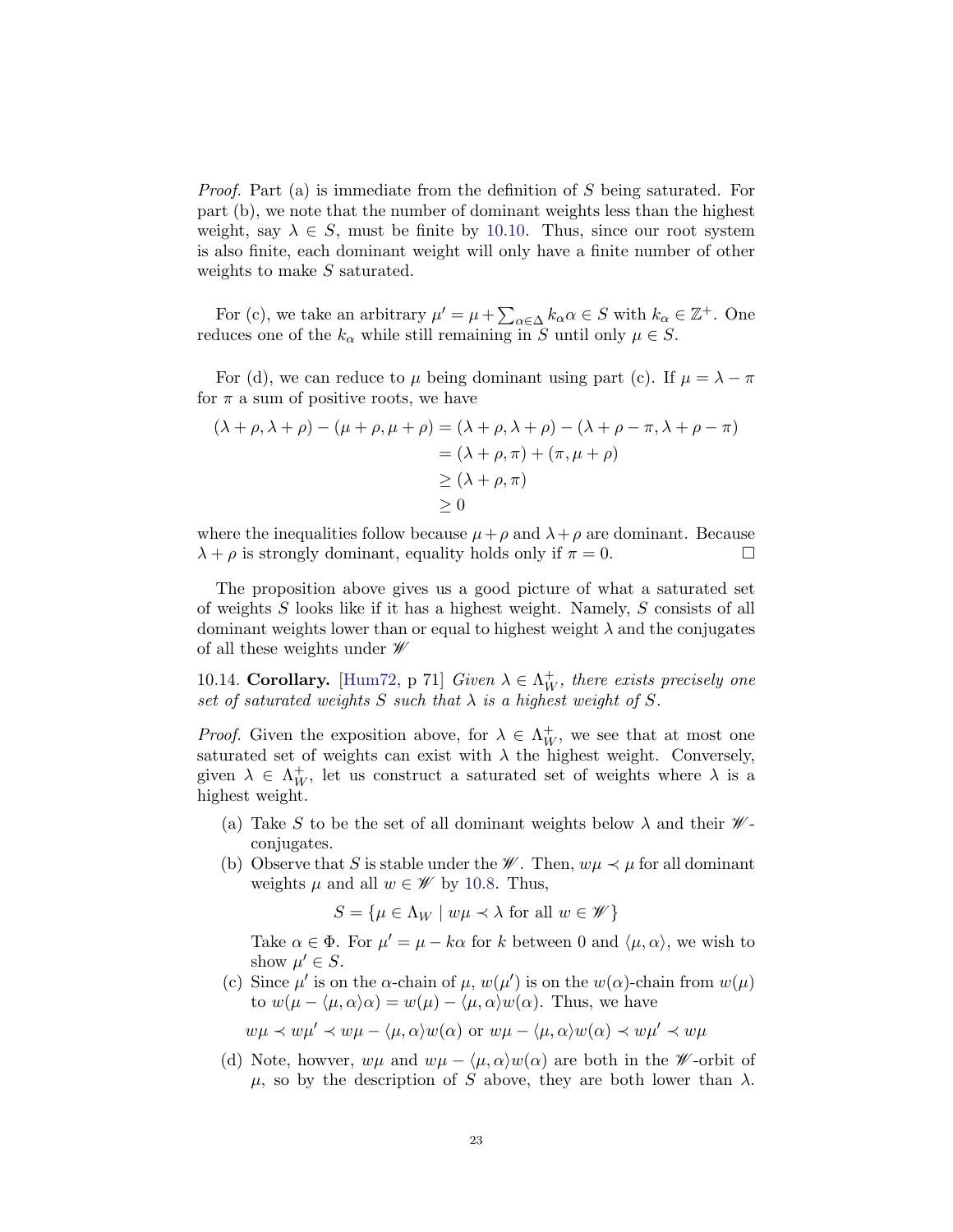Therefore,  $w\mu' \prec \lambda$  for all  $w \in \mathscr{W}$ , thus giving us  $\mu' \in S$  by our description of S.

 $\Box$ 

# 11. Appendix: Summary Information

Throughout, we denote  $\epsilon_i$  for the *i*<sup>th</sup> standard basis vector of  $\mathbb{R}^n$ . Refer to Section [3](#page-5-0) for definitions of these root systems.

# 11.1. Type  $A_n$ .

11.1. Proposition. The root system  $A_n \subseteq \mathbb{R}^{n+1}$  has

- (a)  $\Phi = \{\epsilon_i \epsilon_j \mid 1 \leq i \neq j \leq n+1\}$  and  $|\Phi| = n(n+1)$ .
- (b) The canonical choice of simple roots is

$$
\Delta = \{ \epsilon_i - \epsilon_{i+1} \mid 1 \leq i < n+1 \}
$$

and thus  $\Phi^+ = \{\epsilon_i - \epsilon_j \mid 1 \leq i < j \leq n+1\}.$ 

- (c) From the action on  $\{e_1, \ldots, e_n\}$ , one can infer  $\mathscr{W} = S_n$ .
- (d) The fundamental weights are given by  $\omega_i = \epsilon_1 + \cdots + \epsilon_i$  for  $1 \leq i \leq n$ and

$$
\rho = n\epsilon_1 + (n-1)\epsilon_2 + \cdots + \epsilon_n
$$

#### 11.2. Type  $B_n$ .

11.2. Proposition. The root system  $B_n \subseteq \mathbb{R}^n$  has

- $(a) \Phi = \{\pm(\epsilon_i+\epsilon_j) \mid 1 \leq i < j \leq n\} \cup \{\pm(\epsilon_i-\epsilon_j) \mid 1 \leq i < j \leq n\} \cup \{\pm\epsilon_i \mid$  $1 \leq i \leq n$  and so  $|\Phi| = 2n(n-1) + 2n = 2n^2$ .
- (b) The canonical choice of simple roots is

$$
\Delta = \{ \epsilon_i - \epsilon_{i+1} \mid 1 \le i < n \} \cup \{ \epsilon_n \}
$$

and thus  $\Phi^+ = \{\epsilon_i + \epsilon_j \mid 1 \leq i < j \leq n\} \cup \{\epsilon_i - \epsilon_j \mid 1 \leq i < j \leq n\}$  $n\} \cup \{\epsilon_i \mid 1 \leq i \leq n\}.$ 

- (c) Since the Dynkin diagram has no graph automorphisms, it must be that  $\mathscr{W} = \text{Aut }\Phi$ . Furthermore, automorphisms can permute  $\{\epsilon_1, \ldots, \epsilon_n\}$ and change any of the signs, thus giving  $\mathscr{W} = (\mathbb{Z}/2)^n \rtimes S_n$ .
- (d) The fundamental weights are given by

$$
\omega_i = \epsilon_1 + \dots + \epsilon_i, (i < n) \quad \omega_n = \frac{1}{2}(\epsilon_1 + \dots + \epsilon_n)
$$

and

$$
\rho = \frac{1}{2}((2n-1)\epsilon_1 + (2n-3)\epsilon_2 + \cdots + \epsilon_n)
$$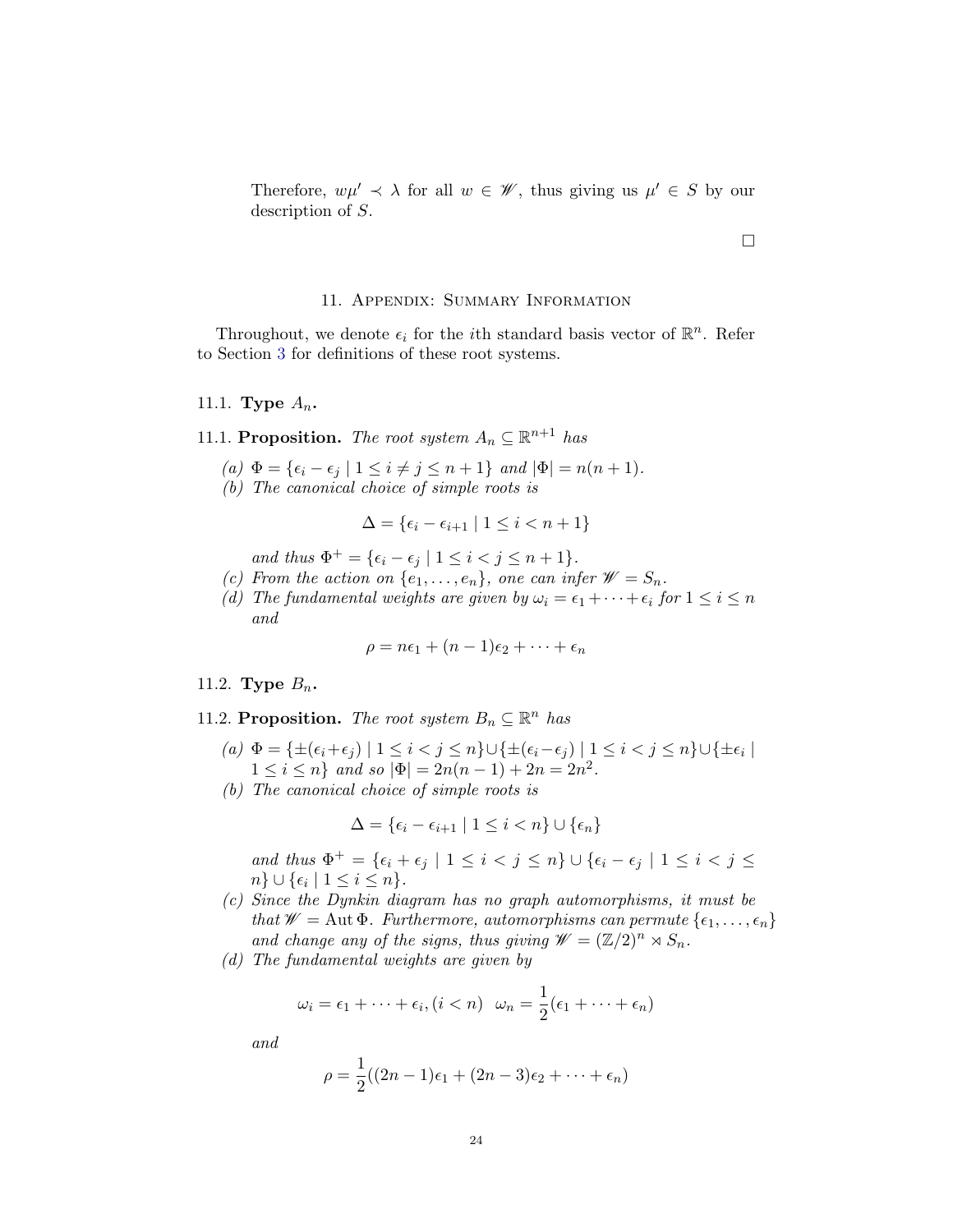# 11.3. Type  $C_n$ .

# 11.3. Proposition. The root system  $C_n \subseteq \mathbb{R}^n$  has

- (a)  $\Phi = \{ \pm (\epsilon_i + \epsilon_j) \mid 1 \leq i < j \leq n \} \cup \{ \pm (\epsilon_i \epsilon_j) \mid 1 \leq i < j \leq n \} \cup \{ \pm 2\epsilon_i \}$ and so  $|\Phi| = 2n(n-1) + 2n = 2n^2$  just as in  $B_n$ .
- (b) The canonical choice of simple roots is

$$
\Delta = \{ \epsilon_i - \epsilon_{i+1} \mid 1 \le i < n \} \cup \{ 2\epsilon_n \}
$$

and thus  $\Phi^+ = \{\epsilon_i + \epsilon_j \mid 1 \leq i < j \leq n\} \cup \{\epsilon_i - \epsilon_j \mid 1 \leq i < j \leq n\}$  $n\} \cup \{2\epsilon_i \mid 1 \leq i \leq n\}.$ 

- (c)  $C_n$  presents a somewhat dual situation to  $B_n$  and thus also has Weyl group  $\mathscr{W} = (\mathbb{Z}/2)^n \rtimes S_n$ .
- (d) The fundamental weights are given by

$$
\omega_i = \epsilon_1 + \cdots + \epsilon_i, (i \leq n)
$$

and

$$
\rho = n\epsilon_1 + (n-1)\epsilon_2 + \cdots + \epsilon_n
$$

## 11.4. Type  $D_n$ .

11.4. Proposition. The root system  $D_n \subseteq \mathbb{R}^n$  has

- (a)  $\Phi = {\epsilon_i \epsilon_j \mid 1 \leq i \neq j \leq n} \cup {\pm(\epsilon_i + \epsilon_j) \mid 1 \leq i < j \leq n}$  and so  $|\Phi| = n(n-1) + 2\frac{n(n-1)}{2} = 2n(n-1).$
- (b) The canonical choice of simple roots is

$$
\Delta = \{\epsilon_i - \epsilon_{i+1} \mid 1 \leq i < n\} \cup \{\epsilon_{n-1} + \epsilon_n\}
$$

and thus  $\Phi^+ = \{\epsilon_i \pm \epsilon_j \mid 1 \leq i < j \leq n\}.$ 

- (c)  $D_n$  has Weyl group  $\mathscr{W} = (\mathbb{Z}/2)^{n-1} \rtimes S_n$ .
- (d) The fundamental weights are given by

$$
\begin{cases} \omega_i = \epsilon_1 + \dots + \epsilon_i & i < n - 1 \\ \omega_{n-1} = \frac{1}{2}(\epsilon_1 + \dots + \epsilon_{n-1} - \epsilon_n) \\ \omega_n = \frac{1}{2}(\epsilon_1 + \dots + \epsilon_{n-1} + \epsilon_n) \end{cases}
$$

and thus

$$
\rho = (n-1)\epsilon_1 + (n-2)\epsilon_2 + \cdots + \epsilon_{n-1}
$$

#### **REFERENCES**

- <span id="page-24-1"></span>[Hum72] J. E. Humphreys, Introduction to Lie Algebras and Representaton Theory, 1972. Third printing, revised.
- <span id="page-24-2"></span> $[Hum08]$  , Representations of Semisimple Lie Algebras in the BGG Category  $\mathcal{O},$ 2008.
- <span id="page-24-0"></span>[Wik17] Wikipedia, Root system — Wikipedia, The Free Encyclopedia, 2017. [Online; accessed 21-February-2017] [https://en.wikipedia.org/w/index.php?title=](https://en.wikipedia.org/w/index.php?title=Root_system&oldid=759729605) [Root\\_system&oldid=759729605](https://en.wikipedia.org/w/index.php?title=Root_system&oldid=759729605).